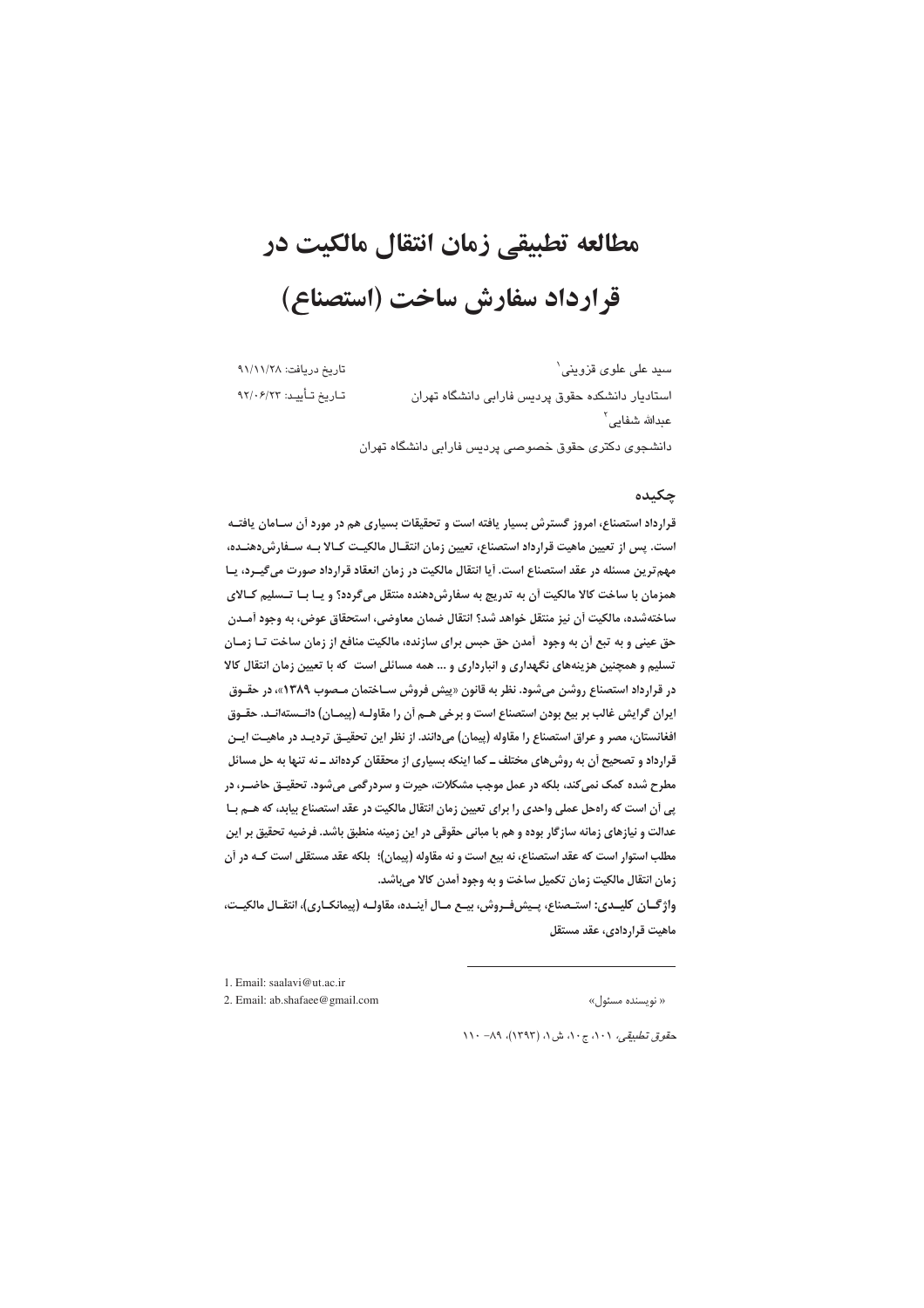۹۰٪ سید علی علوی قزوینی و عبدالله شفایی

#### مقدمه

اندیشه استفاده از عقود اسلامی در بانکداری و عملیات سایر مؤسسات مالی، بـیش از نـیم قرن سابقه دارد. گرایش مؤسسات مالی و بـانکی کـشورهای اسـلامی و حتـی غیراسـلامی بـه معاملات در چارچوب عقود اسلامی، در جهت افزایش قدرت انتخاب مشتری و جـذب مــشتریان مسلمان که از انجام معاملات ربوی اکراه دارند، سبب شد که عقود اســلامی از جملــه استــصناع اهمیت و رونق روز افزون بیابد. هنوز ابعاد حقوقی و اقتصادی این عقود کـاملاً روشــن نیــست و جای تحقیق بیشتر دارد. از حدود سه دهه پیش، به موازات رونق یافتن معـاملات استـصناعی در جهان إسلام، تحقيقات متعددي در زمينه عقد استصناع إنحام بافته كه موضوع غالب آن ها إثبات مشروعيت، صحت، اركان و شناخت ماهيت حقوقي آن بوده است.

آيا انتقال مالكيت در زمان انعقاد قرارداد است، يا انتقال همگام با ساخت به تــدريج منتقــل می گردد یا با تسلیم کالای سـاختهشـده، مالکیـت آن بـه سـفارش دهنـده منتقـل خواهـد شـد؟ سفارشدهنده چه زمانی نسبت به عین، منافع و ثمرات عین حق پیدا مـی کنـد؟ انتقـال ضـمان معاوضي و ريسک چگونه خواهد بود؟ چه کـسی و از چـه زمـانی مـسئول هزینـههـا و مخـارج نگهداری مال ساختهشده میباشد؟ آیا سفارش دهنده فقط می تواند مطالبه جبران خسارت نمایـد يا مي تواند، خواهان استرداد عـين مـال گردنـد؟ بـا تعيـين زمـان انتقـال مالكيـت، پاسـخ همـه پرسشهای فوق مشخص خواهد شد.

تشخیص زمان انتقال مالکیت در قـرارداد استـصناع، بـه شـناخت ماهیـت آن بـستگی دارد.` شاید کمتر قراردادی را بتوان یافت که در تعیین ماهیت آن چنین اختلاف نظـر باشـد. حقوقـدانان و فقيهــان در مــورد اعتبــار و ماهيــت ايــن عقــد، نظــرات متفــاوت دادهانــد؛ برخــي آن را عقــد باطــل دانسته (الطوسي، ١۴١١: ٢١۵/٣) و بعضي نيـز أن را بـه عنـوان وعـده (الـسيواسي، بـي تـا: ٧/ ١١۵)، بيع (هميان،٧/ ١١۶)، اجباره (السرخسي، ١۴٠۶ / ١٩٨٤: ١٥/ ١٣٩)، سبلم (الإمبام مالي، ١٣٢٣هـــ ق:١٨/٣؛ الإمام الشافعي، ١٣٠٣/ ١٩٨٣: ٣/ ١٣۴)، و ... شناسايي كردهانـد. بعـضي هـم عقـد مـستقل (مجمع الفقهي الاسلامي، ١٤١٢/ ١٩٩٢م: ج٢/ ش ٧/ ٢٢٣؛ صـادقي، ١٣٨۵: ٢٧٨: نظريـور، ١٣٩٠ : ١۶٣) ییشنهاد کردهاند. این تشتت آراء، نـشان از اخـتلاف نظـر در تطبیــق مبــانی، از جملــه اصــل آزادی قراردادي، توقيفي بودن عقود، صحت بيع مال أينده و نحوه تطبيق عمومـات دارد. موضـوع انتقـال مالکیت را بر اساس دیدگاههای متفاوت در ماهیت استصناع بررسی خواهیم کرد.

<sup>1. &</sup>quot;The most important question in connection with future goods, the passing of the property, will be dealt"(Atiyah & Adams & Macqueen, 2001: 73).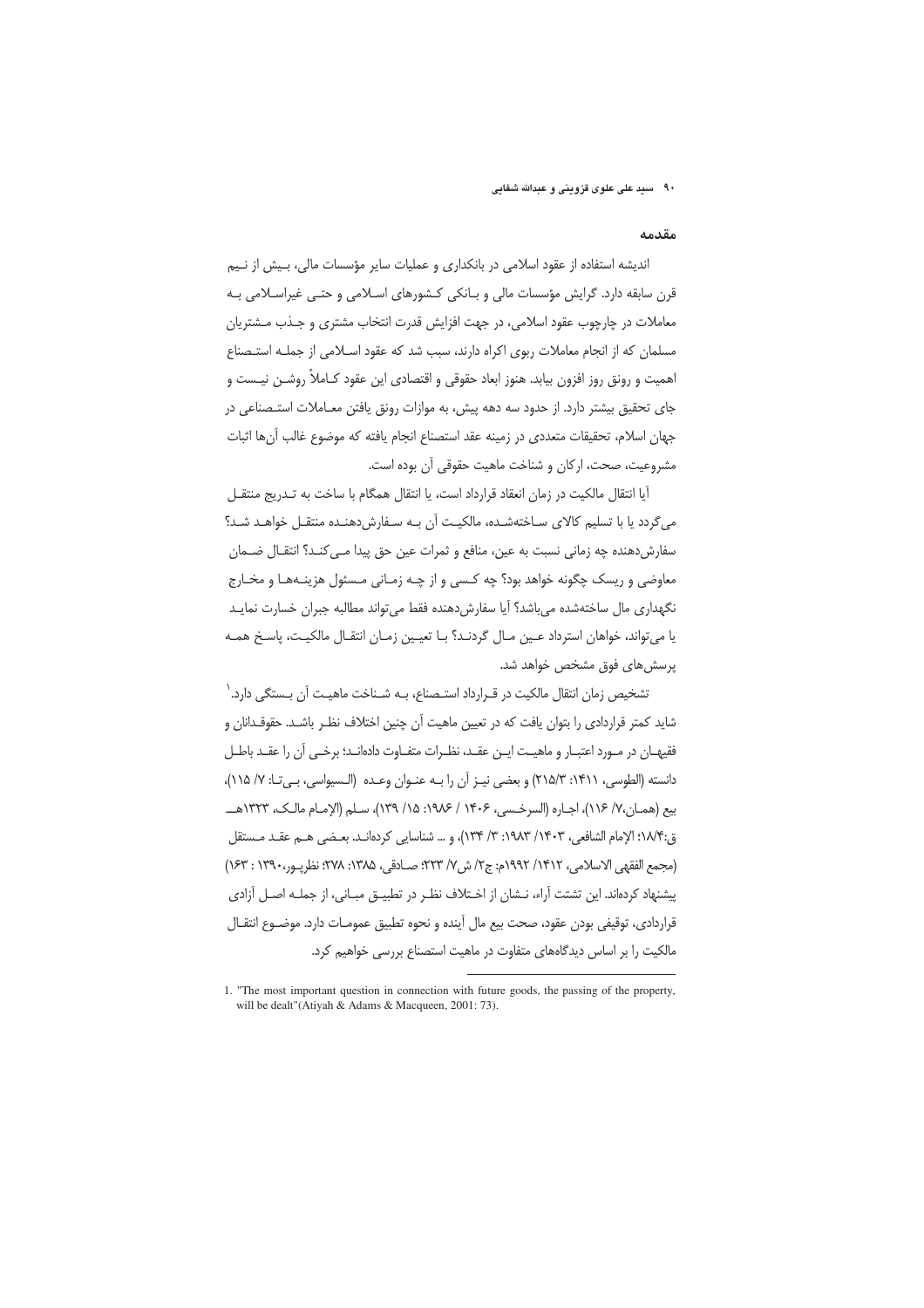# ١– استصناع، بيع مال آينده

بیع مال اَپندہ، بیعی است که مبیع در تاریخ وقوع عقد وجود ندارد، ولی بایع تعهد می کند کـه آن را فراهم نموده و در موعد مقرر تحویل دهد. مانند نجاری که یک دست مبل میفروشد کـه دو ماه بعد تحويل دهد. اين مبلها بايد در آينده ساخته شود، تاريخ تـشخّص مبيـع بعـد از بيـع اسـت (جعفري لنگرودي، ١٣٧٨: ٩٢٨/١). موضوع بيع مال آينده نه تنها شامل حالتي از كلي في الذمـه بـا مصادیق متعدد که در آینده ایجاد میشود است، بلکه شامل کالایی که باید منحصراً بـرای خریـدار ساخته شود، نیز می گردد (پیرهادی، ۱۳۹۰: ۱۱۸).

# ۱-۱- ماهيت و انتقال مالكيت استصناع در حقوق ايران

# ۱–۱–۱– بیع مال آینده، پیشفروش ساختمان و استصناع

در حقوق ایران نظر غالب آن است که استصناع، بیع کالای آینده می باشد. منطقے است، ابتدا بيع مال آينده را در حقوق ايران بشناسيم.

الف– بيع مال آينده: هر چند مفهوم عرفي بيع، بر بيع كالاي آينده صادق است و مــشمول عمومات وفاي به عقد قرار مي گيرد. در اين نوع بيع مبيع هنگام انعقاد عقد وجود ندارد و بعداً بـه وجود آمده و يا توليد و ساخته خواهد شد (اردبيلي، ١۴١١: ٢٠٩)؛ (سرخسي، ١۴٠۶: ١٩٤/١٢)؛ (جواهری، ۱۴۱۹: ۱۷۸). به نظر می رسد مشروعیت بیع کالای آینـده در حقـوق ایـران پذیرفتـه است. اولاً، مفاد ماده ۳۶۱ قانون مدنی که وجود مبیع در زمان عقد را لازم میداند نـاظر بـه بیـع عین معین است (شهیدی، ۱۳۸۸: ۳۰۹)؛ (کاتوزیان، ۱۳۸۷: ۱/ ۳۷۵)، چون در این بیع برحسب قصد متعاملین که خواستهاند عین شخصی واقع در خارج را مورد معامله قرار دهند، مبیع مـورد نظـر بایـد هنگام عقد وجود خارجي داشته باشد و گرنه طبق قاعده «العقود تابعة للقصود»، بيــع باطـل خواهــد بود. اما در بیع کالای آینده روشن است که متعاملین چنین قصدی ندارنـد و بـرعکس خواسـتهانـد، مبیع در موعدی معیّن بعد از عقد و پس از به وجود آمدن و تولید در ملک مشتری درآید.

ثانياً، مواردي در قانون مي توان يافت كه مال آينده را مي توان مورد معامله قرارداد، مـاده ٨۴٢ قانون مدنی که در آن وصیت نسبت به مالی که هنوز به وجود نیامده جایز دانسته شـده اسـت، بـه شرط اینکه موصی به، صلاحیت وجود در آینده را داشته باشد (کاتوزبان، ۱۳۷۶: ۲/ ۳۹۱). پیغ ثمره بعد از ظهور آن، تملیک منفعت آینده (اجاره)، بیع سلم و سلف از موارد دیگری است کـه مبیـع كالاي آينده مي باشد. هر چند بحث ما در مورد بيع مال آينده است، اما اختصاص انجام معامله به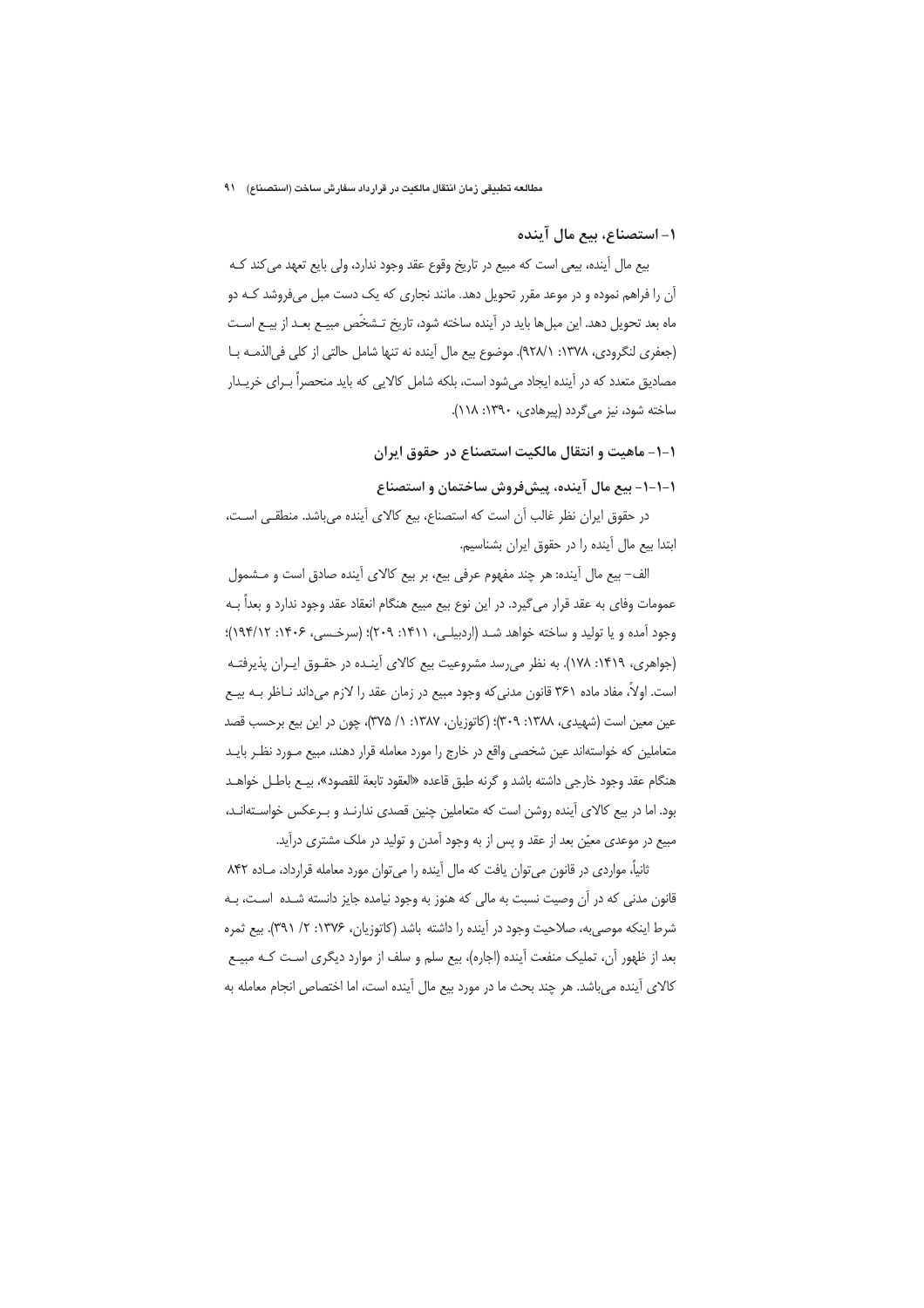#### ۹۲٪ سید علی علوی قزوینی و عبدالله شفایی

مال آینده، به موارد ذکر شده، قانع کننده نیست. لذا می توان از آنها الغای خـصوصیت نمـود و از ملاک آنها در مورد بیع نیز قرینهسازی نمود و بیع کالای آینده را صحیح دانست.

ثالثاً، اگر پیشفروش آپارتمان همان بیع مال آینده باشد، همـانِ طـور کـه برخـی اسـتادان گفتهاند (کاتوزیان، ۱۳۸۷: ۲۷۴/۱)، تصویب قانون پیشفروش ساختمان در ایران به تردیدها در مورد جواز و مشروعیت بیع کالای آینده خاتمه داده است. بنابراین می توان حکـم بـه جـواز بیـع اشیای آینده کرد، مشروط بر اینکه مبیع صلاحیت وجود در موعد مقرر را بـر حـسب محاسـبات عرفی داشته باشد.

ب- پیش فروش ساختمان نوعی استصناع: در تاریخ ١٢ دی ماه سال ١٣٨٩ قـانونی تحـت عنوان «قانون پیش فروش ساختمان» به تصویب مجلس شورا رسید. گذشــته از آن هیـأت وزیـران بخشهايي را به «آييننامه فصل سوم قانون عمليات بانكي بدون ربا» مـورخ ١٣۶٢/١٠/١٢ الحـاق نمود. بخش ۱۴ این آیین نامه به استصناع اختصاص یافتهاست<sup>'</sup>. سیس در تاریخ ۱۳۹۰/۵/۲۵ دستورالعمل اجرایی اَن نیز توسط شورای پول و اعتبار تصویب و به بانکها ابلاغ گردید.<sup>۲</sup>

در مورد رابطه قرارداد پیش فروش ساختمان و استصناع هر چند برخـی بـاور دارنـد (كه ماهيت استصناع و پيش فروش ساختمان متفاوت است) بهزعم وي، مصاديق استـصناع مـال منقولی است که ساخته نشده است. در حالی که در پیشفروش آپارتمان فروشنده مالـک هـسته اوليه (زمين) است و بيع به صورت معدوم ممكن|لوجود واقع ميشود و مالكيـت معـدوم بــه تبــع سلطه يا مالكيت موجود صورت مي گيرد (پيرهادي، ١٣٩٠: ١٢٨). اما اين ديدگاه قابل نقد است. زیرا اولاً، مدعی نظر فوق توجیهی بر ادعای خود اقامه ننموده است، شاید مثالهایی که در کتب فقهی برای استصناع گفتهاند و غالباً در مورد اموال منقول است، باعث شده باشد، تصور شود که استصناع به اموال منقول اختصاص دارد. روشن است، مثال های مذکور به نیاز و عـرف رایـج در آن زمانها ناظر بوده است. گذشته از آن، در هیچ متن فقهی و حقوقی چنین محـدودیتی بـرای كاربرد استصناع، نيافتهايم. بنابراين استـصناع اختـصاص بـه امـوال منقـول نـدارد، بلكـه امـوال غيرمنقول نظير خانه و آپارتمان را نيز مي توان با قرارداد استصناع ساخت. ثانياً، ايــن ســخن كـه مالکیت ساختمان به تبع سلطه یا مالکیت بر زمین صورت می گیرد، نیز صحیح نمـیباشـد. زیـرا تبعیت ساختمانی که در آینده، روی زمین دیگری ساخته می شـود، در مالکیـت، غیرقابـل قبـول است. تبعیت مالکیت ساختمان از مالکیت زمین و این استدلال که چون زمین موجود است، پس

1. http://www.cbi.ir

2. http://www.cbi.ir/showitem/8426.aspx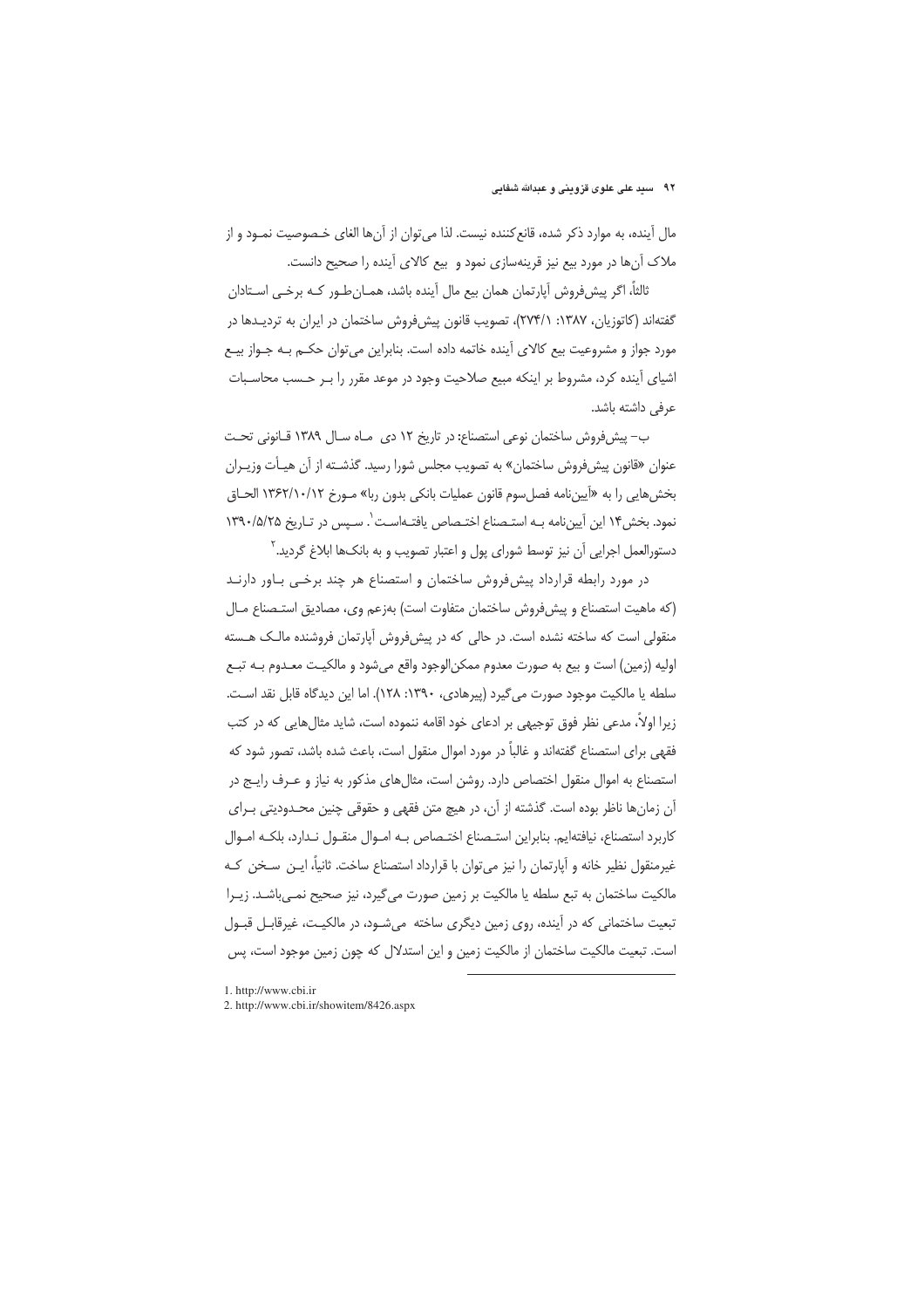بیع ساختمانی که روی آن ساخته خواهد شد، صحیح می باشـد. در قـانون ایـران و فقـه امامیـه، برخلاف حقوق مصر و افغانستان، هیچ مبنا و مستندی ندارد. در زندگی امروزی، معمولاً مالکیت زمین تابع ملکیت ساختمان است؛ هر گاه آپارتمـانی فروختـه شـود، خریـدار در حقـوق ارتفـاق، نیز فضا و قرار آن، به صورت مشاع با سایر مالکان شریک میگردد. فقیهان و حقوقدانان بسیاری استـصناع را بيـع مـال آينـده دانـستهانـد (مـؤمن قمـى، ١٣٧۶: ٢٠١)؛ (قنـواتي، ١٣٨٢: ٣٣)؛ (جعفری لنگرودی، ۱۳۸۲: ۴۲۷)؛ (جعفرپور، ۱۳۷۸: ۴۵). قرارداد پیش فروش را می توان در زمـره قـرارداد سـفارش سـاخت (استـصناع) قـرارداد، در ضـمن قـرارداد استـصناع نـوعى بيـع اسـت (علیزاده، ۱۳۸۳: ۶۳). این نظر که پیش فروش ساختمان از یک طرف بیع مـال آینـده باشـد و از سوی دیگر پیشفروش ساختمان قرارداد استصناع باشد، نیاز به بررسی بیشتر دارد.

ج– بررسی ماهیت استصناع در قـانون پـیش(فـروش سـاختمان: بـه اسـتناد عـرف رایـج، پیش فروش، خود بیع است. عرف در انتقال مالکیت جز همان قرارداد پیش فروش، عمل حقوقی دیگری را لازم نمیشمارند. قانون پیشفروش ساختمان نیز در ماده ۱۳ به این عمل عرف مهر تأیید زده است و پرداخت اقساط یا عوض قراردادی توسط پیش خریدار را در مالک شدن وی به نسبت عوض پرداختی کافی دانسته و عمل حقوقی دیگری لازم نشمرده است.

بعضي محققان به استناد ماده يک قانون پيشفروش ساختمان، ادعا نمودهاند: استـصناع عقد عهدی و قرارداد پیمان میباشد (نظرپور و محمدی، ۱۳۹۰: ۳۹). «هر قراردادی که با هر عنوان كه به موجب آن مالك رسمي زمين (پيشفروشنده) متعهد به احداث يا تكميـل واحـد ساختمانی مشخص در آن زمین شود و واحد ساختمانی مذکور با هر نوع کاربری از ابتدا یا در حین احداث و تکمیل یا پس از اتمام عملیـات سـاختمانی بـه مالکیـت طـرف دیگـر قـرارداد (پیش خریدار) درآید، از نظر مقـررات ایـن قـانون، قـرارداد پـیشفـروش سـاختمان محـسوب میشود». به نظر آنها قانون پیشفروش ساختمان، بهرغم عنوان ظـاهریاش بایـد در زمـره قراردادهای پیمان قرارگیرد؛ چرا که ماهیت این عمل حقوقی تعهد به ساخت، تکمیل و انتقال مالكيت است و اين مفاد دقيقاً همان قرارداد پيمان است. لذا، بايد به قانونگذار به خاطر عنواني که برای این عمل حقوقی انتخاب کرده است، خرده گرفت که در نامگذاری این عمل حقوقی از عنوان عرفی بازاری آن تبعیت کرده است، نه از ماهیت دقیق حقوقی آن. پـس از تـصویب این لایحه توسط قانونگذار باید آن را نوعی به رسمیت شناختن قراردادهای پیمـان در حـوزه خصوصي تلقى كرد (همان، ۶۵).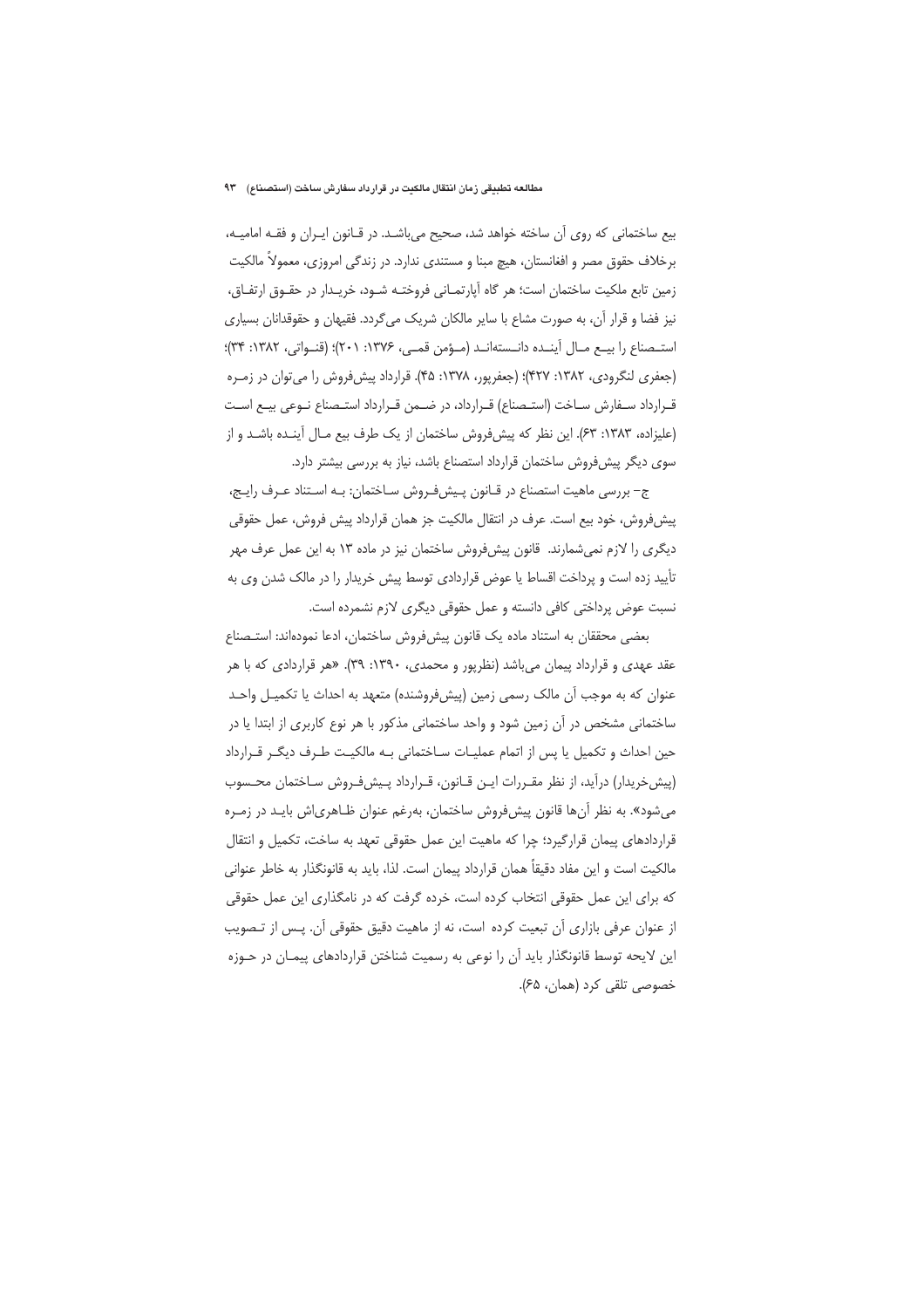### ۹۴٪ سید علی علوی قزوینی و عبدالله شفایی

اما واقعیت این است که ماده مذکور در صدد بیان قلمرو قانون پیشفروش بوده، نه تبیـین ماهیت قراردادی آن. «تعهد» به کار رفته در این ماده در معنای اعم از تملیکی و عهدی میباشد. عبارت «از ابتدا یا در حین احداث … به مالکیت طرف دیگر قرارداد درآید» شــاهد مدعاســت. در این قرارداد ممکن است مالکیت از «ابتدا» به پیش خریدار منتقل گـردد و تملیکـی باشـد. کلمـه تعهد در این ماده دلیل آن نیست که پیشفروش ساختمان عقد عهدی میباشد.

مطابق مفاد ماده ۱۳ قانون مذکور، مالکیت در پیشفروش ساختمان، به نـسبت اقـساط پرداختی یا عوض قراردادی به پیش خریدار منتقل میگردد. این تعبیر اگر چه صراحت در بیع بودن قرارداد پیش فروش ندارد، اما می توان بیع بودن را از آن استنباط نمود، چرا که تملیکی بودن نتيجه و اثر عقد بيع مي باشد. سند رسمي كه پس از ايفاء تعهدات تنظيم مي گردد، مـانع از أن نيست كه قرارداد پيشفروش افاده ملكيت نمايد، چرا كه اگر چنـين بـود، صـدر و ذيـل ماده با هم در تعارض قرار می گرفت. بنابراین با پرداخت اقساط مالکیت منتقل می شود. تنظیم سند رسمی، تشریفات قانونی برای ایجاد نظم و ثبـات در معـاملات اسـت، نـه سـبب انتقـال ملكيت. به همين دليل ماده ١٩ أن قانون مي گويد: «پس از انتقال قطعي واحـد پـيشفـروش شده و انجام کلیه تعهدات، قرارداد پیشفروش از درجه اعتبار ساقط و طرفین ملزم بـه اعــاده آن به دفترخانه می باشند». به نظر می رسد قانونگذار با تنظیم سند رسمی ملکیت می خواهـد، سند عادی که قرارداد پیش فروش بود را از درجه اعتبار ساقط کنـد، تـا یـک ملـک دو سـند نداشته باشد و تعهدات طرفین نسبت به هم انجام یافته تلقی میگردد. با قراردادن ماده ۱۹ در كنار ماده ١٣ پيش گفته كه انتقال مالكيت را قبل از تنظيم سند دانسته است، استفاده از تعبيـر «انتقال قطعی» که در ماده ۱۹ به کار رفته است، به معنای این نیست که قبل از تنظیم سـند انتقال صورت نگرفته است.

بنابراین، قانونگذار عنوان «پیشفروش» را برای قانون فوق، آگاهانه و حساب شده انتخاب کرده است، نه از سر غفلت و پیروی از ادبیات کوچه و بازار، آن چنانکه منتقد گفته بود. قانونگذار در این انتخاب، سیاست حمایت از مصرف کننده را پیگیری می کند. این قانون نمونه آشـکاری از تأثیر دکترین و عقاید اندیشمندان بر نظام حقوقی میباشد. مدتها پیش از این دکتر کاتوزیان در تحلیل ماهیت قرارداد پیش فروش آپارتمان می گوید: « … دو طرف سبب را به گونهای می سازند كه تمليك پس از وجود انجام پذيرد، نفوذ عقد با اشكال پيشين روبرو نمي شود. زيراحق مالكيـت پس از ایجاد انتقال می یابد و هیچگاه بر معدوم استوار نمیشود. به بیان دیگر، تملیک در زمـانی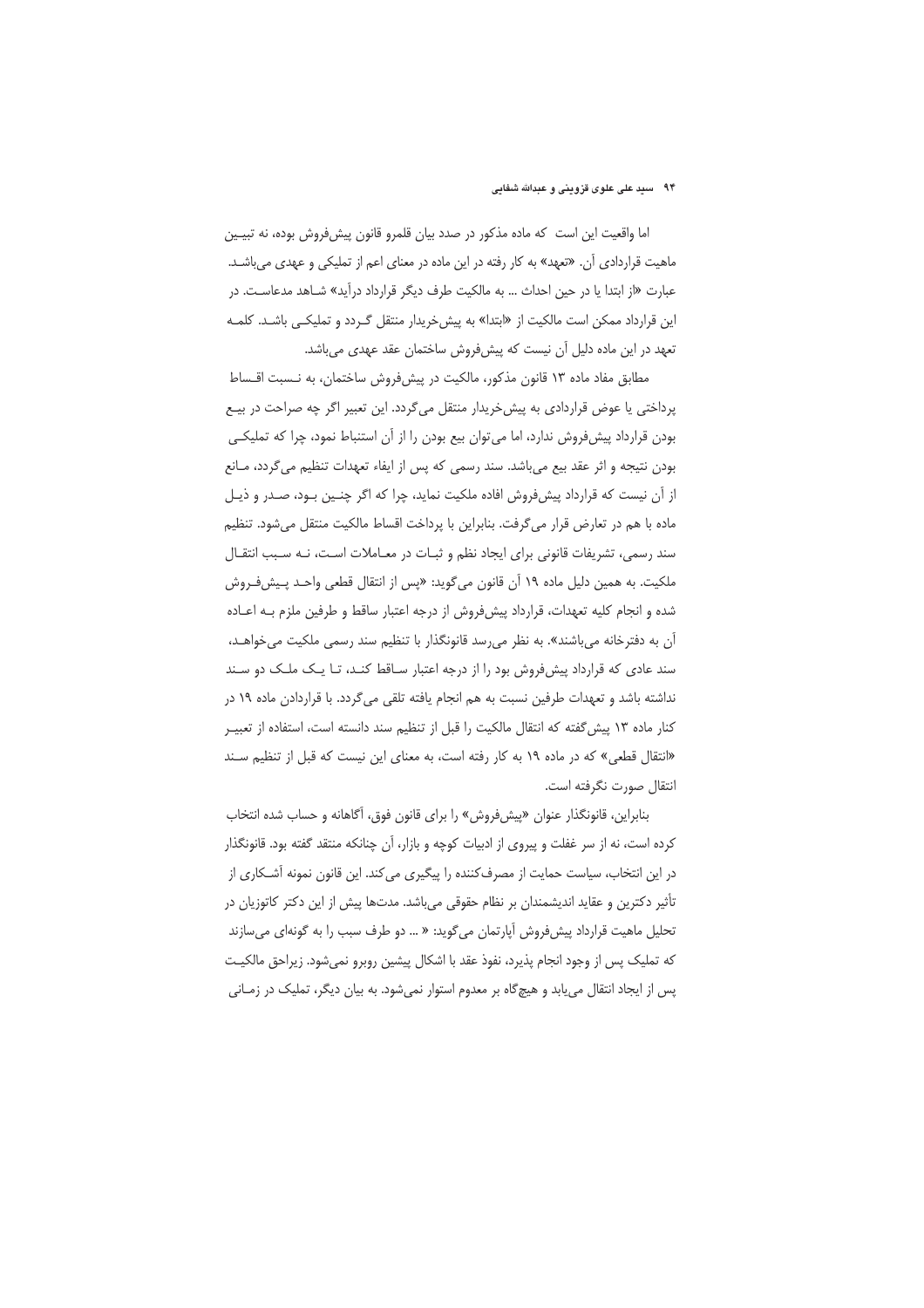صورت می گیرد که مبیع موجـود اسـت» (کاتوزیـان، ۱۳۸۷: ۲۷۵/۱). در نهایـت مبنـای سـخن خویش را در انتخاب این دیدگاه اعلام نموده و میگوید: «آنچه گفته شد، برای حمایت از حقوق مصرف کننده در برابر مؤسسههای بزرگ ساختمانی ضرورت دارد و به مصلحت عمومی است … در قراردادهای ساختمانی، یک سوی عقد سازمانی مجهز با قراردادهای نمونه و مشاوران حقوقی ورزیده است و سوی دیگر آن، اشخاصی که به مسکن نیاز دارند و به سادگی فریفتـه تبلیغـات شر کتهای بزرگ ساختمانی می شوند. پس در قـرارداد خـصوصی آن دو، نفـع مـصرف کننـده نیازمند، تأمین نمیشود. اگر قرارداد فروش آپارتمان تنها به شکل تعهد بر ساختن و انتقـال دادن باشد، فروشنده توانا می تواند با پول نیازمندان کاخی بلند بسازد و به صاحبان اصـلی نیـز انتقـال ندهد ... وجدان حقوقدان چنین عدالتی را نمیپسندد و باید راهی برای گریـز از آن بیندیـشد. در این تلاش باید به هدف (عدالت) بیش از وسیله اندیشید و قوانین را به گونهای تفسیر کرد که از قالب كهن درآيد و به حركت ادامه دهـد» (همـان، ٣٧٩). از قرينــه تعبيراتــي نظيـر «تمليـك»، «مبیع» یا «فروشنده توانا» و «قرارداد فروش» که در بیان فوق وجود داشت، بـر مــ ,آیـد کـه ایشان قرارداد پیشفروش ساختمان را عقد بیع میدانند.

قانونگذار ایران تحت تأثیر مصلحتسنجی و جذبه عدالت، قرارداد پیش فروش سـاختمان را بیع دانسته است، چرا که حقوق مصرفکننده آسیبیذیر در برابر شرکتهای بزرگ ساختمانی، با بیع دانستن آن بهتر تأمین میگردد. به این ترتیب قانونگذار در تکاپوی عدالت قـانون مـذکور را این گونه تنظیم نموده و قرارداد پیشفروش ساختمان را بیـع دانـسته اسـت. ایـن نظـر، بـا بیـع دانستن قرارداد استصناع که فقیهان گفتهاند نیز سازگار است.

#### ۱–۲– انتقال مالکیت در عقد استصناع در حقوق ایران

زمان انتقال مالکیت در قرارداد کالای آینده و از جمله موضوع قرارداد استصناع نیـز محـل تضارب آراء می باشد. تردیدی نیست که در حقوق ایران بیع، عقـد تملیکـی بـوده و تملیـک اثـر مستقیم و بی واسطه عقد می باشد. این اثر در مبیع عین معین، فوری است.

سؤال مهم این است که آیا موضوع استصناع کلی است یـا عـین معـین؟ دکتـر کاتوزیـان معتقدند: «مبیع در قرارداد پیش فروش آپارتمان نه عین معین است و نه کلی، لیکن شباهتش بـه کلی بیشتر است، چرا که نمی¤وان تصور کرد که دو دسـتگاه آپارتمـان کـاملاً و از همـه جهـات شبیه به هم باشد، اگر در مصالح و نقشه و ساخت مثل هم باشد، در موقعیت و جهت متفـاوت خواهد بود» (کاتوزیان، ۱۳۸۷: ۲۷۴/۱). این نظر که مبیع در قرارداد پـیشفـروش آپارتمـان، نـه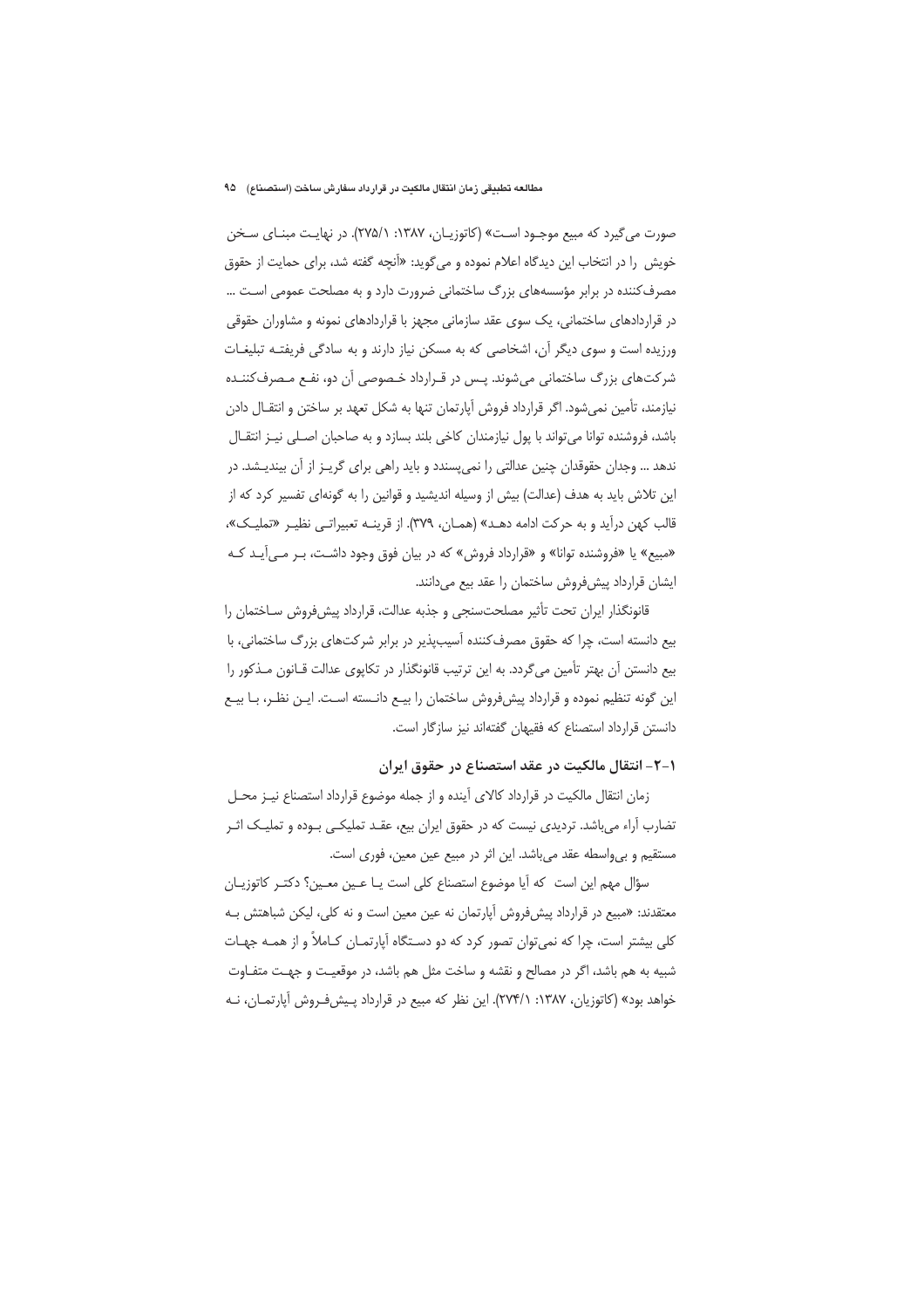#### ۹۶٪ سید علی علوی قزوینی و عبدالله شفایی

عين معين، نه كلي، و شبيه كلي باشد، قابل انتقاد است، چرا كه مبيع يا كلي است يا عين معين، شبیه کلی در جهان حقوق ناشناخته است.

در صورتی که کلی فی|لذمه و کالای آینده موضوع عقد استـصناع باشـد، در زمـان انتقـال مالكيت ميان حقوقدانان اختلاف نظر وجود دارد. برخي معتقدند به مجرد وقوع بيع، مالكيـت بـه خریدار منتقل میگردد و برخی دیگر بر این باورند که انتقال مالکیت پس از بیع، با تأخیر صورت می گیرد و منوط به تعیین (به نظر برخی، تسلیم) است.

## ١-٢-١- انتقال فوري مالكيت

برخي استادان گفتهاند: در انتقال مالكيت تفاوتي بين بيع عين معين، كلي في الذمه و كلـي در معین وجود ندارد. در مورد عین معین هیچ تردیدی وجود ندارد که مالکیت در زمان انعقاد عقد منتقل میشـود (محقـق دامـاد، ۱۳۸۴: ۹۶)؛ (قنـواتی، ۱۳۸۲: ۳۴)؛ (قنـواتی، وحـدتی شـبیری، عبدي پور، ١٣٧٩: ١۴١). قانونگذار مدني ايران به تبعيت ازفقهاء عقد بيع را مطلقــأ؛ اعــم از آنكــه مبيع كلي باشد يا عين معين، تمليكي دانسته است (محقق دامـاد، ١٣٨۴: ٩۶). مالكيـت شـخص نسبت به مافی الذمه دیگری از طریق قراردادهایی نظیر بیع و نیز از طریق ضمانات قهری بیتردیـد امکان پذیر است؛ بر این اساس آنچه در ذمه وجود دارد، از مصادیق ملک و دارایی عینی شـخص محسوب می شود. فقهای امامیه که عقد بیع کلی فی الذمه را تملیکی دانستهاند، معتقدند مشتری، مالک ما فیالذمه بایع خواهد شد و فروش عین کلی میتوانـد از مـصادیق عقـد تملیکـی باشـد (خويى، ١٣٧٧: ٢١/٢).

بر اساس این دیدگاه، در عین معین و کلی، انتقال مالکیت همزمان با انعقـاد عقـد صـورت می گیرد. به بیان دیگر سفارش دهنده به محض انعقاد مالک مال سفارش داده شده مـی گـردد، و می تواند پیش از تعیین و تسلیم آن را بفروشد و به محض ساختهشـدن و پـیش از تـسلیم بـرای سفارش دهنده حق عینی بر مال ایجاد می شود.

## ١-٢-٢- انتقال مالكيت با تأخير

در مقابل غالب حقوقدانان ایرانی در تفسیر بند یک ماده ٣۶٢ قـانون مـدنی، ایـن مـاده را مختص به بیع عین معین دانسته و گفتهاند: نباید پنداشت که انتقال فوری و بدون قیـد و شـرط مبیع و ثمن جزء مقتضای بیع است. تملیک انجام میشود امـا بـدین شـرط کـه موضـوع قـرارداد قابلیت آن را داشته باشد. در بیع کلی تا فرد مورد تملیک از طرف فروشـنده تعیـین نـشود، خریـدار نمي تواند بر هيچ چيز در عالم خارج حق عيني پيدا كند (كاتوزيان،١٣٨٧: ٣٣)؛ (شهيدي، ١٣٨۴: ٣٣)؛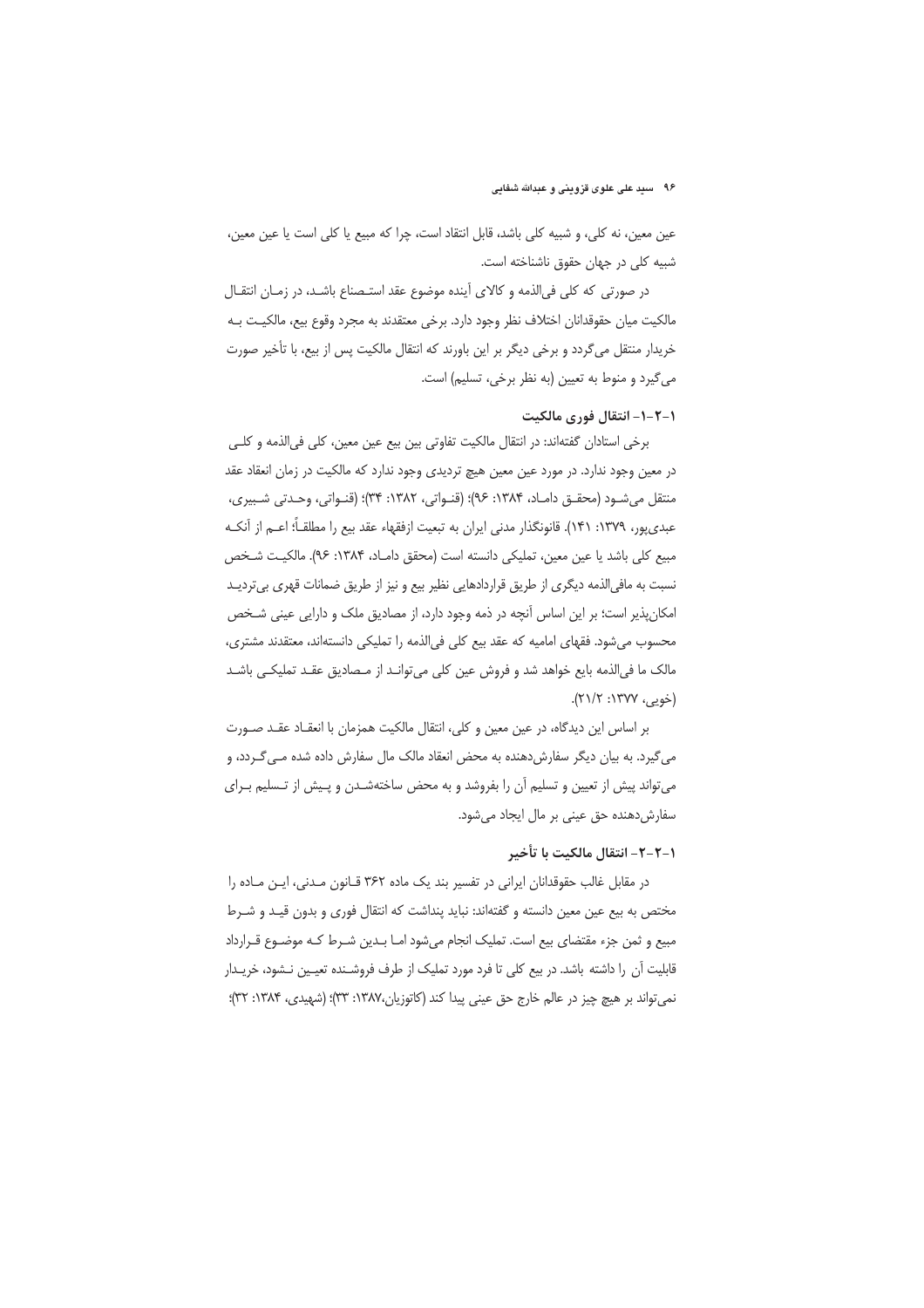(امامی، ١٣۴٠: ۴٨٨). در بيع كلي اتفاق نظر دارند، ملكيت با انعقاد عقد انتقال نمهي يابـد؛ امـا در اینکه برای انتقال ملکیت مبیع، تعیین مبیع کافی است، یا علاوه بر تعیین مبیـع تـسلیم آن نیـز شرط است، اختلاف نظر دارند.

بر این اساس گفتهاند: به مجرد انعقاد استصناع، سازنده مکلّف به تهیــه مــواد اولیــه ســاخت و تحویل کالای مورد سفارش به سفارش دهنده میگردد و تا قبل از ساختهشدن آن، کالا در ملکیت صانع باقی می ماند و به ملکیت خریدار در نخواهد آمـد (سـیفی زینـاب و حـسنزاده، ۱۳۸۸: ۱۷۷). عقد استصناع مقتضى انتقال مالكيت است، اما به دليل موجود نبودن كالا كه مانع طبيعي بر سـر راه انتقال مالكيت است، مواد اوليه در ملكيت صانع باقى خواهـد مانـد وتا لحظـه سـاخت بـه مستصنع منتقل نخواهد شد.

در این بیع همانند بیـع کلـی در ذمـه قاعـده انتقـال مالکیـت بـه مجـرد تراضـی قابلیـت اجرا ندارد، زیرا هنگام انعقـاد عقـد مبیـع وجـود خـارجی نـدارد و لـذا نمـی توانـد موضـوع حـق مالكيت قرارگيرد.

اگر مبیع آینده عین شخصی باشد و در آینده در قالب یک عین معـین وجـود پیـدا نمایـد، مشتری به محض اتمام ساخت و تولید و هنگامی که مبیع به صـورت قطعـی قابلیـت تـسلیم و تسلَّم را دارا شد، مالک آن می شود و احتیاج به وقوع تسلیم نیست، زیرا اصل رضایی بودن عقـد بیع و انتقال مالکیت به مجرد عقد، تنها در صورتی با عدم قابلیت اجرا مواجه میشود که امکـان مادی تسلیم وجود نداشته نباشد.

در مسئله مورد بحث عدم امكان تسليم فقط تا هنگامي صادق است كه مبيع وجود بالفعـل نيافته باشد، به محض اينكه وجود عيني و مادي پيدا نمود و فعليت يافت مـانع برطـرف شـده و انتقال مالكيت صورت مى پذيرد و احتياجي به تحقق تسليم نخواهد بود. البته متعاملين مى تواننـد برخلاف این قاعده تراضی کرده و انتقال مالکیت را به زمان دلخواه خود مقید سازد.

واقعیت آن است که دیدگاه بیع دانستن قرارداد استصناع، با اشکالات بسیاری مواجه است؛ اولاً، قرارداد استصناع عقدي است كه موضوع آن هم كار صنعتگر و هم عيني است كه وي قرار است بسازد. در نتیجه بیع دانستن این قرارداد فقط یک بخش از قرارداد استصناع (عین) مد نظـر قرار می گیرد و از جنبه دیگر آن (کار و مهارت صنعتگر) غفلت شده است. چه اینکه اگر صنعتگر کالای مورد سفارش را قبلاً ساخته داشته باشد و به سفارش دهنده تحویل دهد، این قرارداد عقد استصناع نخواهد بود. در قرارداد استصناع نیاز متنوع سفارش دهنده، کار صنعتگر مـاهر و مـواد و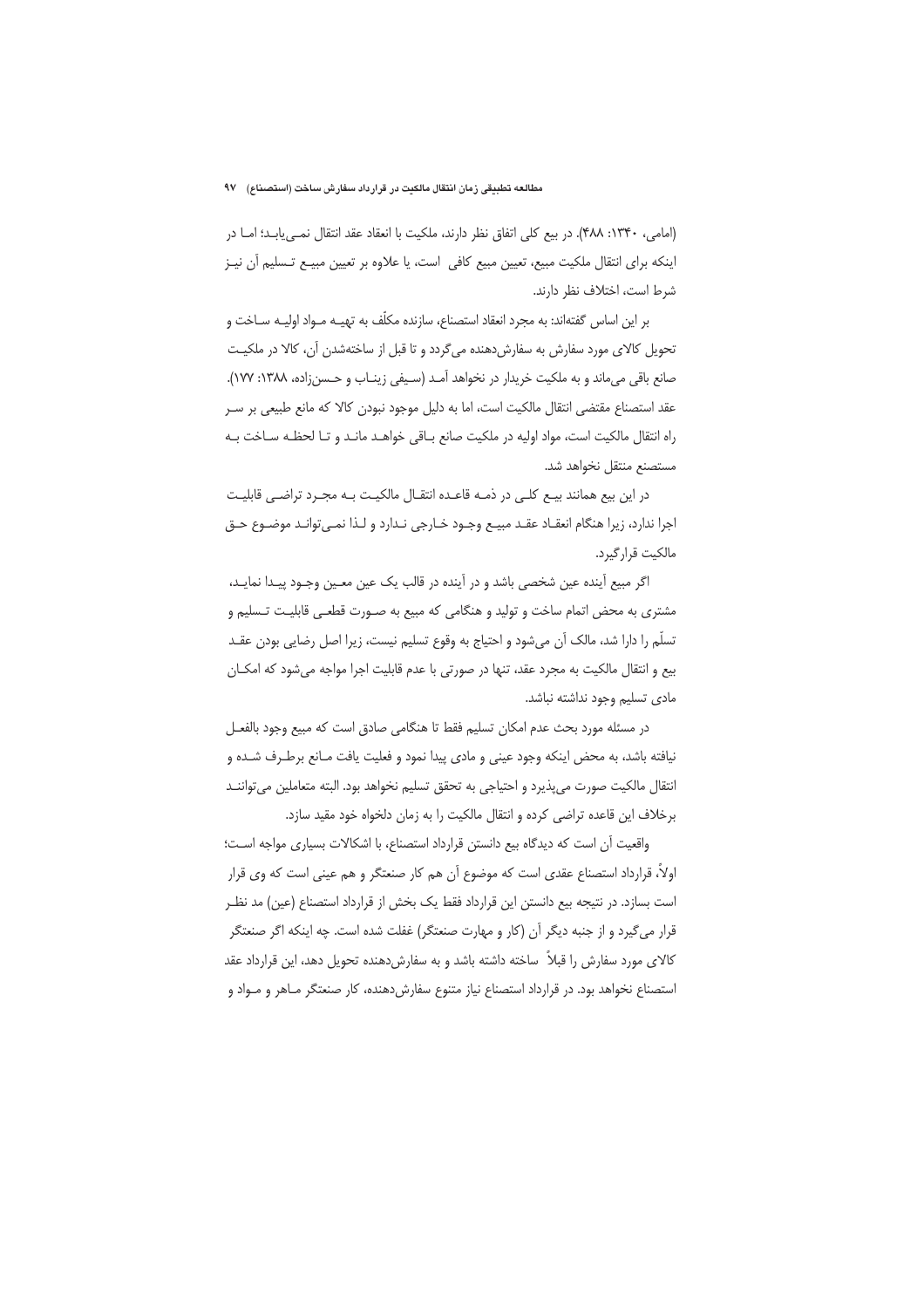اوصاف كالاي ساخته شده در انعقاد قرارداد استصناع به گونهاي دخيل است. ناديده گرفتن عنصر كار و مهارت سازنده، نقص اين نظر مى باشد.

ثانیاً، نظر به اختلافی که در زمان انتقال مال کلی در ذمه در حقوق ایران وجود داشـت، در مسالهٔ تعیین زمان انتقال مالکیت در قرارداد استصناع نیز عین اختلاف بروز خواهد کرد، چرا کـه مبیع در قرارداد استصناع نیز کلی است که بر ذمه سازنده تعلق گرفته است. در اینکه ملکیت در زمان عقد نسبت به ذمه سازنده صورت خواهد گرفت، یا زمان سـاخت و تکمیـل آن، کـه زمـان تعیّن و تشخص مبیع است، یا زمان تسلیم مال که در میـان حقوقـدانان طرفـدارانی دارد، زمـان انتقال مالكيت در عقد استصناع حل نشده، باقى مى ماند.

## ۲- انتقال مالکیت بیع کالای آینده در حقوق انگلیس

لغت نويسان اصطلاحات (Custom built, Custom order، Manufacturing، Sale Of Goods) را برای استصناع و سفارش ساخت کالا به کار بردهاند (راسترو، ۱۳۸۴)؛ (گلریز، ۱۳۸۰). بـه نظـر آن هـا متعاقدان آنچه را هنگام عقد در نظر دارند عمل سازنده نیست بلکه شـئ سـاخته شـده اسـت (شنب، ۲۰۰۸: ۳۲)؛ (سنهوري، ۱۹۶۴: ۲۵/۷).

# ۲–۱– بیع مال آینده

در حقوق انگلیس مطابق بند (١) ماده ۵ قانون بیع کالا مصوب ١٩٧٩م. کالایی کـه موضــوع عقد بیع را تشکیل میدهد، هم میتواند کالای موجودی باشد که تحت تملّک و تصرّف فروشـنده است و هم كالايي باشد كه قرار است پس از وقوع بيع توسط فروشنده تحصيل شده يا توليـد شـود كه در اين قانون به آن كالاى آينده گفته مى شود (Benjamin, 2006: 67). بر اساس اين بنـد در حقوق انگلیس کالا به دو نوع تقسیم شده است: «کالای موجود» <sup>\</sup> و «کالای اَینده». <sup>۲</sup>

كالاي موجود مي تواند معين " يا غيرمعين " باشد (Chitty, 1968: 682). مطـابق بنــد (١) ماده ۶۱ قانون بیع کالا، کالای معین عبارت از کالایی است کـه همزمـان بـا انعقـاد عقـد بیـع، مشخص شده و بر آن توافق گردد. کالای غیرمعین در قانون تعریف نشده است، امـا برخـی از حقوقدانان انگلیسی در تعریف آن گفتهاند: کالاهای غیرمعین کالاهایی هستند که تنها به وسیله توصيف مشخص مي شوند (Worth, 2005: 357). در تعريف كالاي أينده نيز گفتهاند: كـالايي

- 1. Existing Goods
- 2. Future Goods
- 3. Ascertained goods
- 4. Unascertained goods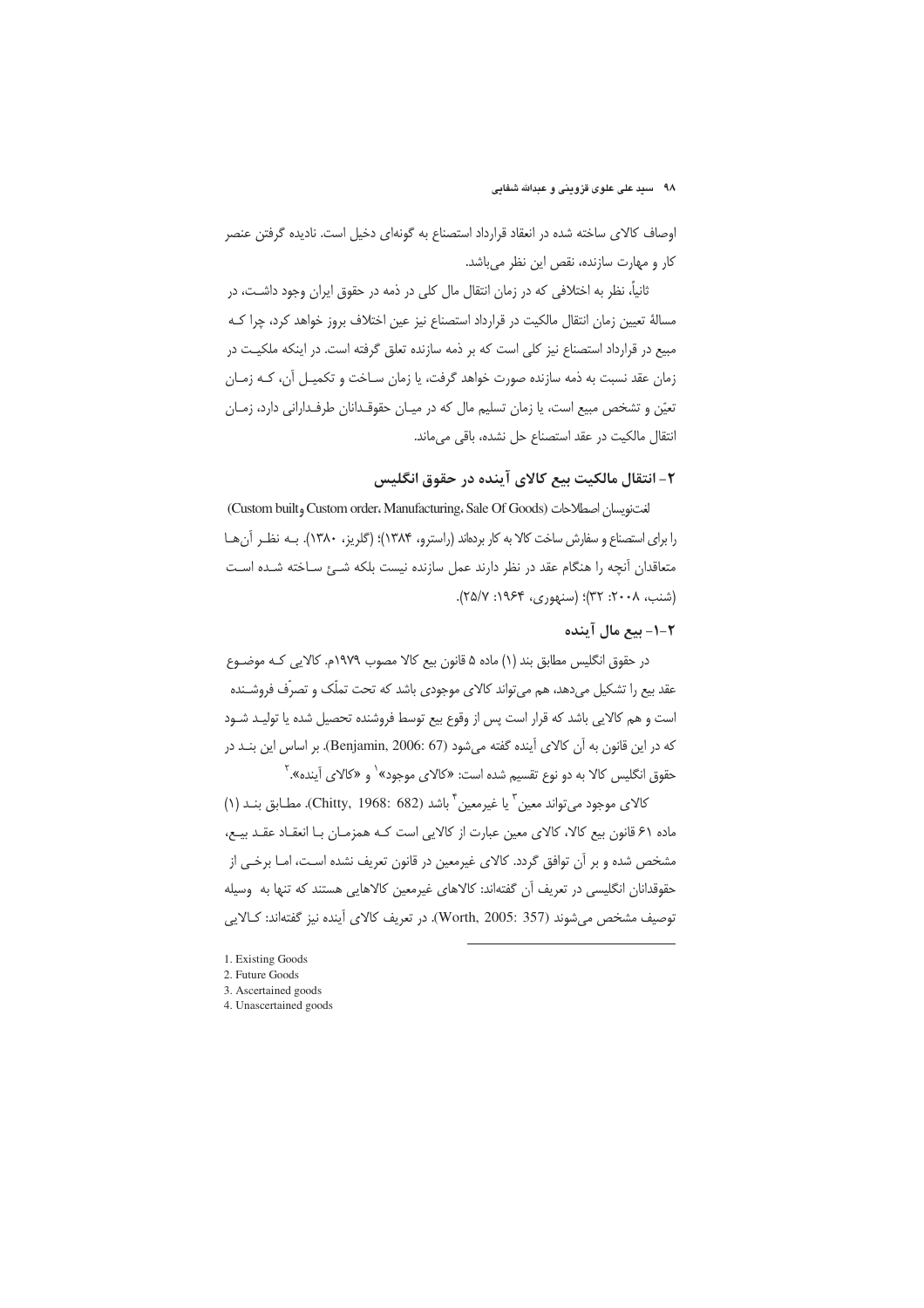آینده شامل کالایی است که تا هنوز به وجود نیامده یا کالایی است که موجود است اما تـاکنون توسط بايع تحصيل نشده است (Atiyah & Adams & Macqueen, 2001: 72).

در مورد بیع کالای آینده در حقوق انگلیس قواعد خاصی وجود ندارد و لذا قواعد مربوط بـه كالاهاى غيرمعين نسبت به أنها اعمال مىگردد، به همين دليل هم گفتهاند: بيع كـالاى أينــده در واقع نوعي بيع كالاي غيرمعين است (Chitty, 1968: 682).

کالای موجود کالایی است که فعلاً موجود و در تملک و تصرف بایع باشد. مطـابق مـاده (۱) ۶۱ (ق.ب.ک) کالای آینده به دو معنا به کار میرود: نخست، کالایی که در هنگام انعقاد عقد وجود ندارد، مثل کالایی که باید ساخته شود یا رشـد و نمـو نمایـد. ایـن کـالا بایـد کـه نـامعـین باشـد. دوم، کالایی که وجود دارد اما مال دیگری است که بایع میخواهـد آن را تملـک و تـصرف نمایـد. این نوع کالا می تواند کالایی خاص و نامعین باشد (Griffiths, 2005: 11). مطابق بند ١ قاعده ماده ۱۸ قانون بیع کالای انگلیس، موضوع عقد بیع، هم می¤واند کالای موجودی باشد کـه تحـت تملک و تصرف فروشنده است و هم می¤واند کالایی باشد که قرار است پس از وقـوع بیـع توسـط فروشنده تحصیل شده یا تولید شود، که در این قانون به آن کالای آینده گفته میشود. هر سفارش ساختی فروش کالای آینده می باشد اما بعضی صورتهای کالای آینـده استـصناع اسـت. بـه ایـن ترتیب همه قراردادهایی که برای فروش کالای آینده بسته میشود توافق بر فروش است.

## ٢-٢- انتقال مالكيت

در قانون بیع در مورد زمان انتقال مالکیت کالا دو فرض از هم تفکیک شده است. یـا دو طرف بر زمان انتقال مالكيت توافق نمودهاند، يا توافقي صورت نگرفته است. در صـورت اول، در بیع کالای معین، مالکیت کالا زمانی به خریدار منتقل می¢ردد که طرفین عقد قصد کـردهانـد و برای تعیین قصد طرفین باید شروط قرارداد رفتار و رویه طـرفین و اوضـاع و احـوال مربـوط بـه معامله مزبور مورد توجه قرار گیرد. اما در فرضی که طرفین توافقی در زمینه زمان انتقال مالکیت نداشته باشند، قواعد ماده ١٨ قانون بيع كالا در مورد أنها اعمال خواهد شد. در صورتي كه كالا مثل کلی فی|لذمه یا کالای آینده غیرمعین باشد، مالکیت در زمان اختصاص و تعیین کالا منتقل میشود (Chitty, 1968: 684).

اصطلاح عقد بیع در حقوق انگلیس یک اصطلاح کلی است که هم شامل بیـع بـه معنـی خاص و هم شامل توافق براي فروش ` مي گردد (Benjamin, 2006: 27). با اين تفاوت كه در

1. Agreement to sell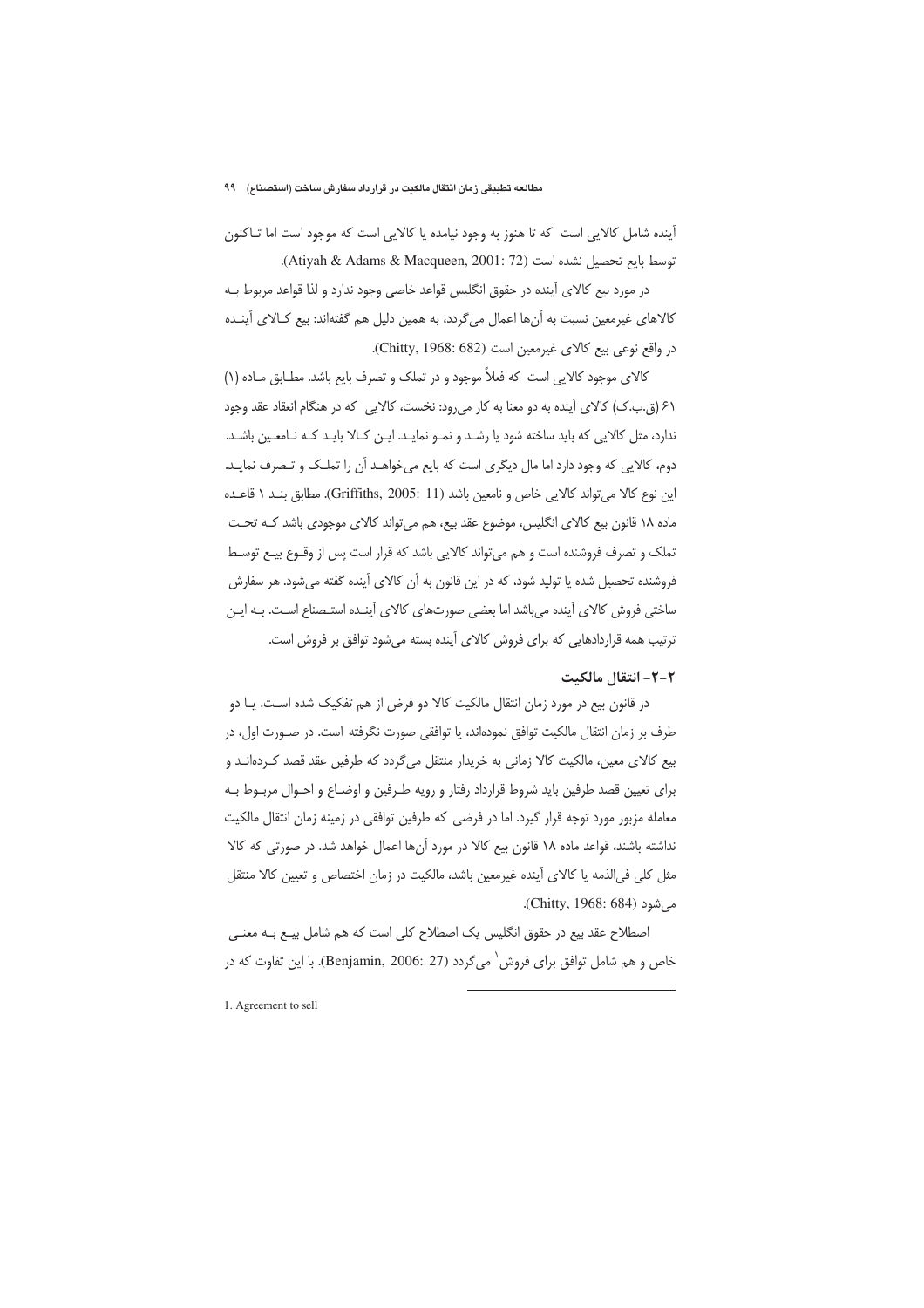۱۰۰ مسید علی علوی قزوینی و عبدالله شفایی

بيع انتقال مالكيت وجود دارد و با وقوع بيع خريدار مالكيت بلا منازع` كالا را به دسـت مـي∫ورد، اما توافق برای فروش صرفاً یک عقد عهدی است. بیـع و توافـق بــرای فــروش در عقــد بــودن مشترک و در انتقال متفاوتند (قبولی درافشان، ۱۳۸۶: ۱۷۳).

به دلیل عدم وجود انتقال در توافق برای فروش است که بند (۶) ماده ۲ قانون ۱۹۷۹ بیـع کالا مقرر میدارد: «توافق برای فروش، زمانی بیع می شود که مدت زمـان تعیـین شـده سـیری گردد، یا شروطی که انتقال مالکیت کالا منوط به تحقـق آنهاسـت، تحقـق پـذیرد». مـاده ۱۶ قانون مذکور نیز می گوید: «نظر به ماده A۲۰ زمانی که یک قرارداد فروش کالای نامعین منعقد می شود، هیچ مالکیتی از کالا به خریدار منتقل نمی شود، مگر تا هنگامی که کالا معین شـود». از این رو با این نظر هر گونه اختلاف در تملیکی بودن یا عهدی بودن عقد بیـع در ایـن حالـت منتفى شده است.

اگر فروشندهای بر اساس توافق برای فروش، تعهد خود را انجام ندهد، خریدار فقـط بـرای خسارتهای وارده، اقامه دعوا می کند، اما اگر قرارداد بیع بــود، خریــدار مــی توانــست عــلاوه بــر دعوای مذکور، در رابطه با خود کالا نیز دعوای مالکانه، اقامه نماید و نیز فروشنده میتوانست در صورت نقض تعهد توسط خريدار نسبت به ثمن اقامه دعوا نمايد(Chitty, 1968: 677). ريسك ضرر و منفعت ايجاد شده در كالا، به بايع تعلّق دارد (Benjamin, 2006: 29). قابل ذكر است، تسلیم کالای مورد نظر و نیز پرداخت قیمت در رابطه با متمایز بودن بیع و توافق بـرای فـروش في نفسه، هيچ گونه مدخليتي ندارد (Ibid. 27). بنابراين در توافق براي فروش در صورت نقـض قرارداد، خريدار صرفاً مي تواند ادعاى خسارت نمايد، هيچ گونه حق مالكيت و تصرف (حق عيني) برای خریدار ایجاد نمی شود.

بر همین اساس تا زمانی که مالکیت کالا هنوز در اختیار فروشنده است، به استثناء تصرفاتی که موجب اتلاف کالای مورد نظر شده و نقض عقـد را بـه دنبـال دارد، اختيـار تـصرف دارد. از آنجایی که مورد معامله در حکم اموال تحت ملکیت فروشنده به شمار میرود، قابل توقیف خواهد بود و در صورت ورشکستگی فروشنده، به مدیر تصفیه واگذار می شود. همچنــان کــه در پرونــده کارلس علیه چارلز<sup>۲</sup> فروشنده دوچرخههای ساخته شده را به مقصد خریدار بستهبندی و در کانتینر قرارداده بود، اما قبل از بارگیری در کشتی، ورشکست میشود. قاضی حکم نمود: مالکیت اموال به خريدار منتقل نشده است (Atiyah & Adams & Macqueen, 2001: 332).

<sup>1</sup> Ouiet Possession

<sup>2.</sup> Carlos federspiel & Co SA V Charles Twigg & Co LTd: [1957] 1 Lloyed's Rep 240, 255-6.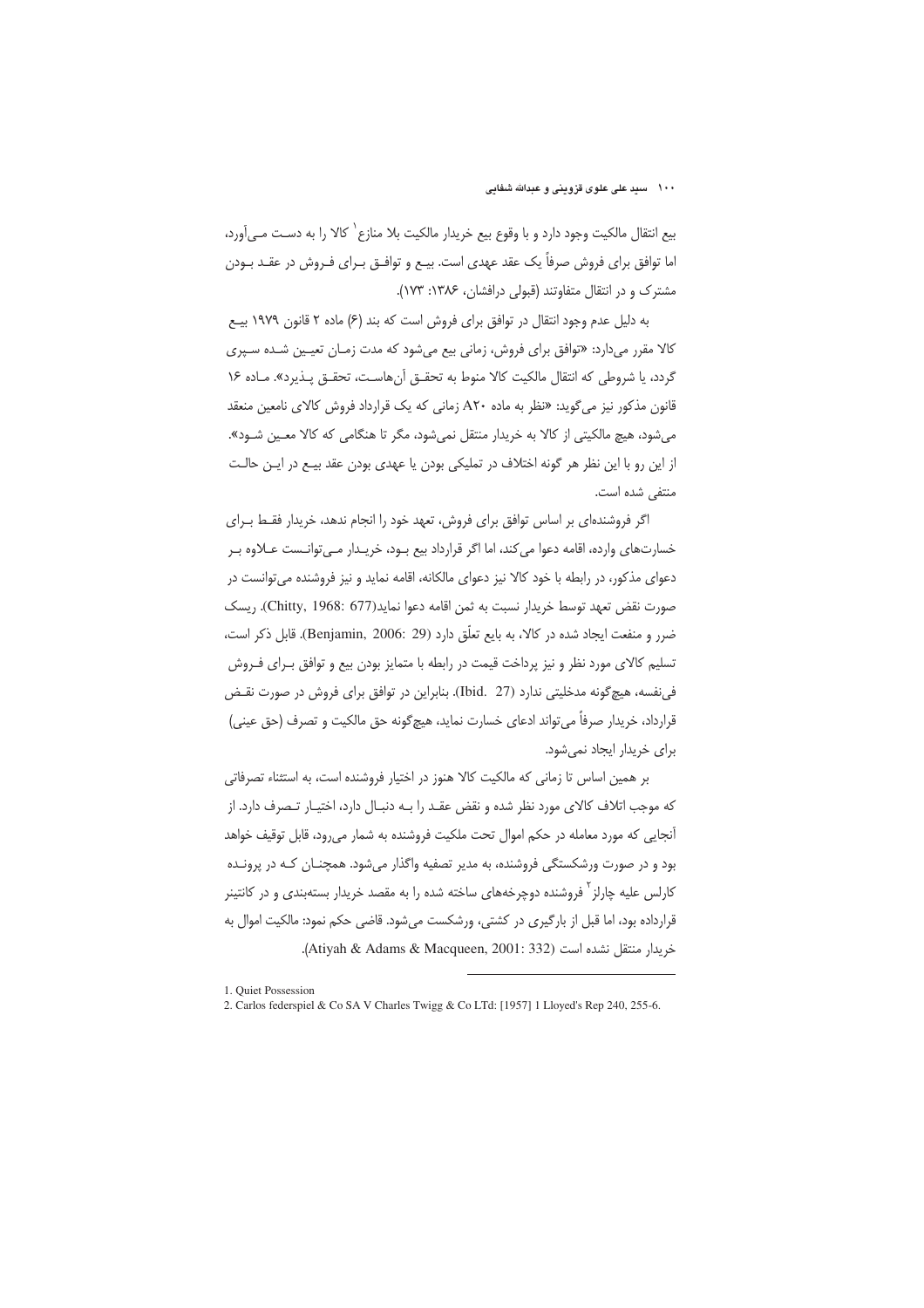واقعیت امر این است که بیع کالای آینده یـا اصـطلاحاتی نظیـر آن کـه توسـط فرهنـگ نويسان فارسي زبان براي قرارداد استصناع از حقوق انگليس انتخاب شده است، بـيش از اينكـه تبیین کننده ماهیت قرارداد استصناع در حقوق انگلیس باشد، نشاندهندهٔ ذهنیـت و پـیشفـرض حقوقدانان ایرانی است که استصناع را بیع دانسته و سپس در حقوق انگلیس بـه دنبـال معـادل مناسب برای آن گشته است. وگرنه، نهاد حقوقی چون استصناع که موضوع آن هم عـین و هــم کار سازنده باشد، در حقوق کشورهای مثل فرانسه و انگلیس ناشناخته میباشد. شاهد این مطلب این است که نویسندگان عرب که استصناع را مقاوله دانستهاند، اصطلاح فرانسوی Enterprise را برای آن برگزیدهاند (مراد، بیتا: ۵۶۵). چون بیع دانستن ماهیت قـرارداد استـصناع در حقـوق ایران با مشکلات جدی مواجه است، به تبع آن بیع دانستن آن در حقوق انگلیس، فایـده علمـی چندانی نخواهد داشت.

#### ٣- استصناع، مقاوله

بهرغم اينكه قانون مصر (م١٣١ق.م)، افغانستان (م٥٨٩ ق.م) بيع كالاي آينده را به عنـوان معامله مشروع پذیرفتهاند، با این حال استصناع را بیع مـال آینـده ندانـسته و مقاولـه دانـستهانـد (ماده ۱۵۱۰ق.م اف. و م۴۷عق.م.مص). لازم است ابتدا مقاوله را تعریف کنیم.

### ١-٢- مقاوله

مقاوله عقدی است که به موجب آن یکی از طرفین ساختن چیزی یا اجـرای عملـی را بـه صورت موقَّت یا غیرموقَّت برای طرف دیگر در مقابل اجرت تعهد نمایـد (م ۱۴۸۱ ق.م. اف و م ۶۴۶ ق.م. مصر). مقاوله اصطلاح جدیدی است و در فقه سابقه ندارد. در حقوق مصر و افغانستان عقد مقاوله بر دو قسم است: استصناع و اجاره (احمدرشید، ۲۰۰۱: ۱۲۷)؛ (قلعهجی، ۱۹۹۹: ۱۳۸). در اجاره سفارشدهنده خود به تهیه مواد اقدام و صنعتگر فقط کار ساخت آن را تعهد مـیiمایـد. اما در استصناع کار و مواد از سوی صنعتگر تعهد می شـود. هـر چنـد مقاولـه در حقـوق مـصر و افغانستان از عقود کار است، با این وصف عقد کار و مقاوله از هم متفاوتند، در عقـد کــار کــارگر تابع صاحب كار است، ولى در عقد مقاوله متعهد تابع سفارش دهنده نيست (شنب، ٢٠٠٨: ٢٨).

در حقوق ایران به مقاوله، پیمان و مقاطعه کاری نامیده شده است و دو معنای متفاوت دارد؛ پیمانی که یک طرف آن دولت و طرف دیگر آن اشخاص میباشد و پیمانی که میـان اشـخاص خصوصی منعقد می گردد. بیشتر پیمان را در موردی استفاده کردهاندکه کارفرما دولت است. ایـن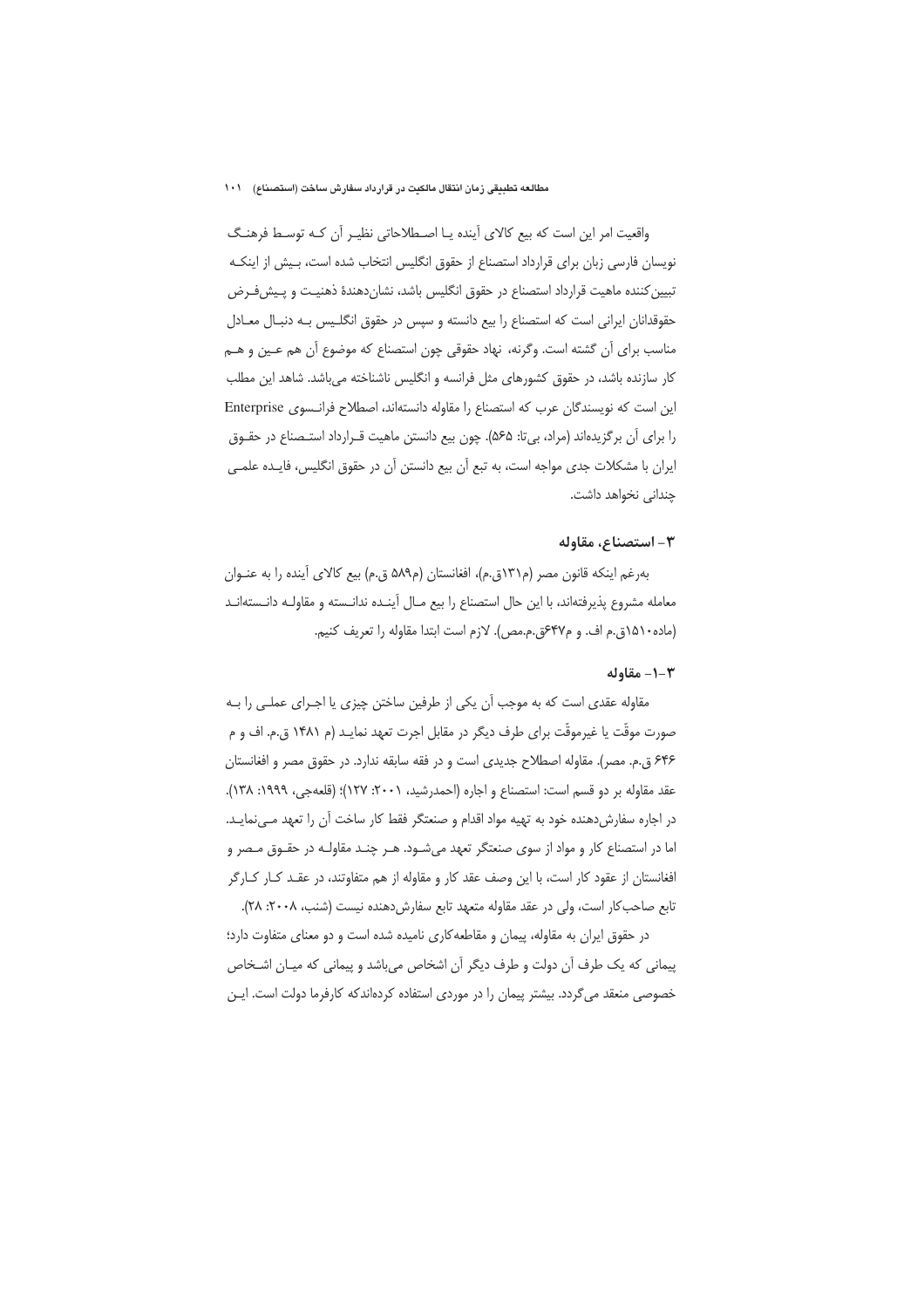#### ۱۰۲ مسید علی علوی قزوینی و عبدالله شفایی

قرارداد در مصر و افغانستان به «مرافق عامه» معروف است. انعقـاد آن بـا قـرارداد متحدالـشكل است که تحت عنوان موافقتنامه، شرایط عمومی و شـرایط خـصوصی پیمـان از سـوی سـازمان مدیریت و برنامهریزی کشور، تنظیم و به استناد ماده ۳۲ قانون برنامه و بودجه طی بخشiامهای به کلیه دستگاههای اجرایی ابلاغ میشود، تا تمامی پیمانها در قالب آن منعقد گردد، گذشـته از آن این قرارداد با کسی منعقد میگردد که در مناقصه برنـده شـده باشـد و برگـزاری مناقـصه از شرايط اصلى صحت اين نوع پيمان است (اسماعيلي هريسي، ١٣٨٢: ١۴).

# ٣-٢- مقاوله بودن استصناع

طرفداران مقاوله دانستن استصناع، مدعىاند: كسانى كه استصناع را بيع مىدانند، فقط به يك اثر از آثار آن - انتقال ملکیت ــ توجه می کنند و اثر مهم دیگر آن، الزام سازنده به ساختن را در نظـر نمي گيرد. چه اينكه اين اخير اثر ثانوي عقد نيست، بلكـه جـوهر و ذات عقـد استـصناع و ركـن آن است. هرگاه سازنده شئ|ی را که قبل از عقد ساخته است، به مشتری بدهد و سفارش دهنده بـه آن راضي گردد، اين معامله استصناع نخواهد بود، بلكه عقد ديكرى است (كاساني، ١۴١٧: ٢/٥). پس ساده کردن عقد استصناع به این روش که فقط یک اثر را در نظر بگیریم، مشکلی را حل نمی کند.

آنهایی که استصناع را مقاوله دانستهاند، با هم اتفاق نظـر ندارنـد. برخـی همـواره مقاولـه دانسته، برخی گاهی مقاوله و گاهی بیع، برخی هم مرکب از بیع و مقاوله دانسته است. بررسی اقسام مذكور فرصت ديگر مي خواهد.

مطـابق قـانون مـصر عقــد مقاولــه اعــم از استــصناع اســت، استــصناع نــوعى مقاولــه اســت (ماده ۴۲عق.م). قانون مدنى افغانستان به صراحت مى گويد: «استصناع، مقاوله ساختن شئ معين است در برابر قیمت مشخص به نحوی که مقاوله بر عین شئ وارد باشد نه برک[ر صـنعتگر» (م۱۵۱۰ق.م). بر این اساس عقد بر عین شئ وارد میشود؛ تا بر تفاوت آن، با عقد اجاره اشخاص تأکید نماید.

## ٣-٢-١- زمان انتقال مالكيت درصورت مقاوله بودن استصناع

تعیین زمان انتقال مالکیت در مقاوله که یک عقد عهدی است، قدری پیچیده است. در این صورت استصناع یک عقد عهدی بوده و اثر مستقیم آن الزام سفارش گیرنده به سـاخت و انتقـال آن به سفارش،دهنده می باشد. اکنون سؤال این است که آیا بعد از ساخت، انتقال مالکیت مستلزم عمل حقوقی دیگری است، یا مال ساختهشده، خود به خود منتقل مـیگـردد؟ ارتکـاز عرفـی از عقـد استصناع آن است که سازنده پس از ساخت، کالای ساخته شده را به سفارش دهنده تسلیم مینمایـد. انتقال مالکیت به سفارش دهنده مستلزم عمل حقوقی دیگر نمی باشد.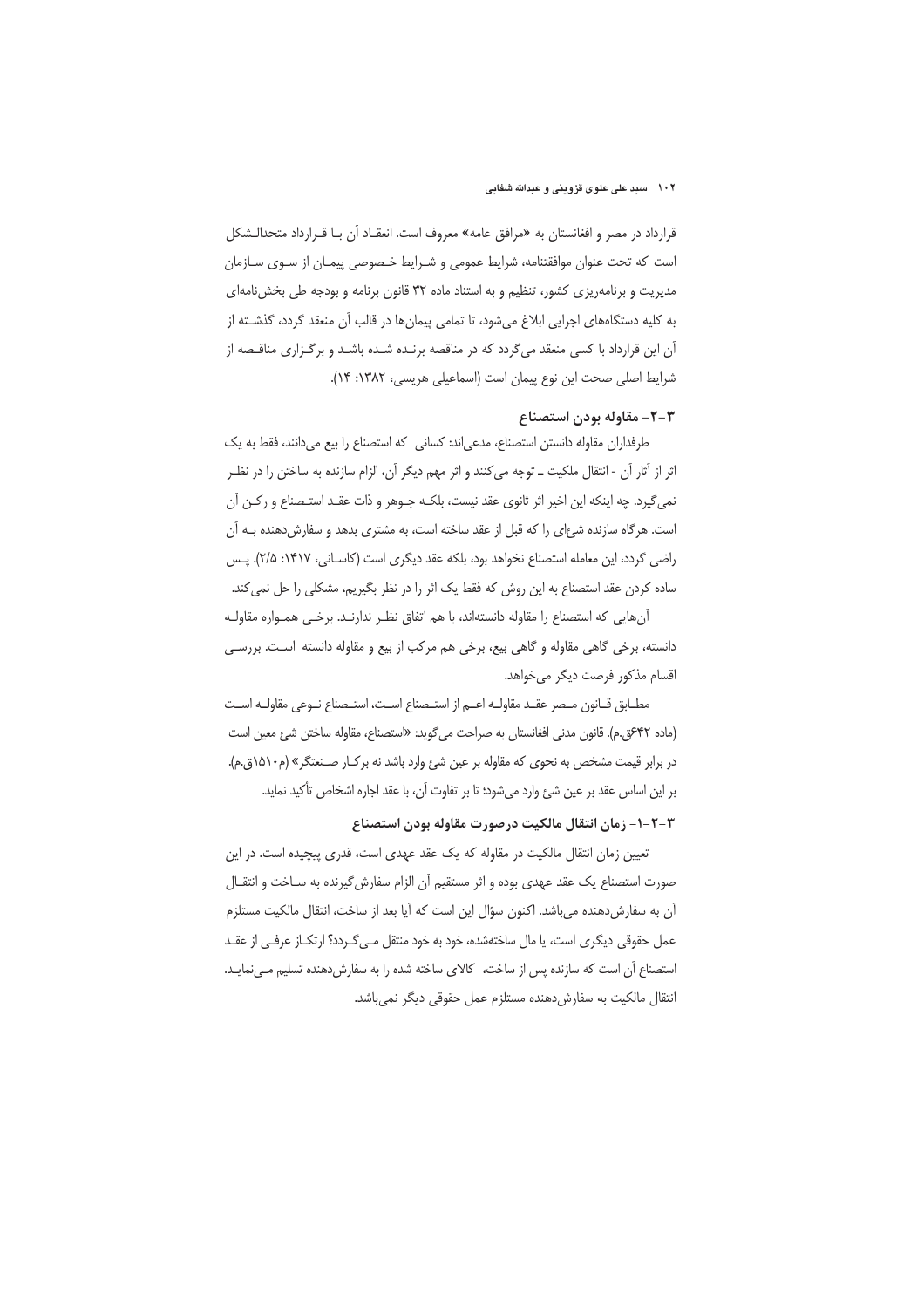آن هایی که استصناع را مقاوله محض می دانند، گفتهاند: «هر گاه شخص به ساختن شئ ای با مواد مربوط به خود ملتزم گردد، عقد مقاوله است نه بیع. پس موضوع التزام متعهد انجــام كــار معین؛ ساختن شیء سفارش داده شده است. زمانی که ساختن در نهایت به تملک سفارشدهنده می|نجامد، معنایش این نیست که عقد از اول بر ملکیت وارد شده و در نتیجـه عقـد بیـع باشـد. تملک شیء ساختهشده، چیزی نیست، جز نتیجـه ضـروری اینکـه سـفارش گیرنـده بـه حـساب سفارشدهنده اقدام به ساخت میiماید. عقود مفید ملکیت، در بیع منحصر نیست؛ بلکه شــر کت، قرض، صلح و مقاوله نيز از اسباب ملكيتند (شنب، ٢٠٠٨: ٢٩). چنانچه ملاحظه مي شود، مطابق این نظر، صرف ساختن به حساب سفارش گیرنده، خود سبب تملیک دانسته شده است و نیازمنـد سبب مستقل ديگر نيست.

در ماده ۱۵۲۰ق.م.ف در مرحله بعد از ساخت و قبل از تسلیم برای صنعتگر، جهت استیفای ثمن، «حق حبس» پیش بینی شده است. این نشانه آن است کـه ضـمان معاوضـی در قـرارداد استصناع همانند بیع (ماده ۰۸۵-۶٫ق.م.ف) همزمان با تسلیم مال ساختهشده صورت می گیرد، تلف مال مذكور قبل از تسليم از مال صنعتگر دانسته شـده اسـت (بنـد١ مـاده١٥١٨ق.م.ف). در ايـن صورت زمان انتقال مالكيت، زمان ساخت مال مورد نظر مى باشد. قبل از اينكه شئ ساخته شود، سفارش دهنده حقی بر مواد و مصالح ندارد، هر گاه شروع به ساخت کند، هر جزئی که بـه وجـود آید به ملکیت سفارش دهنده در می آید. استصناع عقدی است که منشاء ملکیت نیز می گردد، زیرا اجرای آن با مالک شدن سفارش دهندهای که شیء به حسابش ساخته شده است ملازمه دارد، به این ترتیب مقاوله خود از اسباب تملیک خواهد شد (شنب، ۲۰۰۸: ۲۹).

بر این دیدگاه نقدی وارد است که اگر مقاوله را سبب تملیک بدانیم، مقاوله را از طبیعـتش خارج نمودهایم. در حالی که مقاوله عقدی است که بر کار وارد میشود (سنهوری، ۱۹۶۴: ۲۴/۷). این نقد از سوی طرفداران مقاوله دانستن استصناع بی پاسخ مانـده اسـت. نتیجـه اینکـه مقاولـه دانستن استصناع، گره مشکل ماهیت استصناع را حل نکرد و در مورد زمان انتقال مالکیت، پاسخ قانع كننده ارائه نكرد.

## ۴– استصناع عقد مستقل

چنانچه بررسی کردیم، هیچیک از نظرات گفتهشده در ماهیت عقد استصناع، کامل نیست و احکام و آثار استصناع را به طور کامل توجیه نمی کند. اگر مقاوله در عقد استصناع، اثر تملیکی داشته باشد، مثل آن است که مقاوله از ماهیتش، تهی شده باشد. تغییر ماهیت مقاوله از یک عقد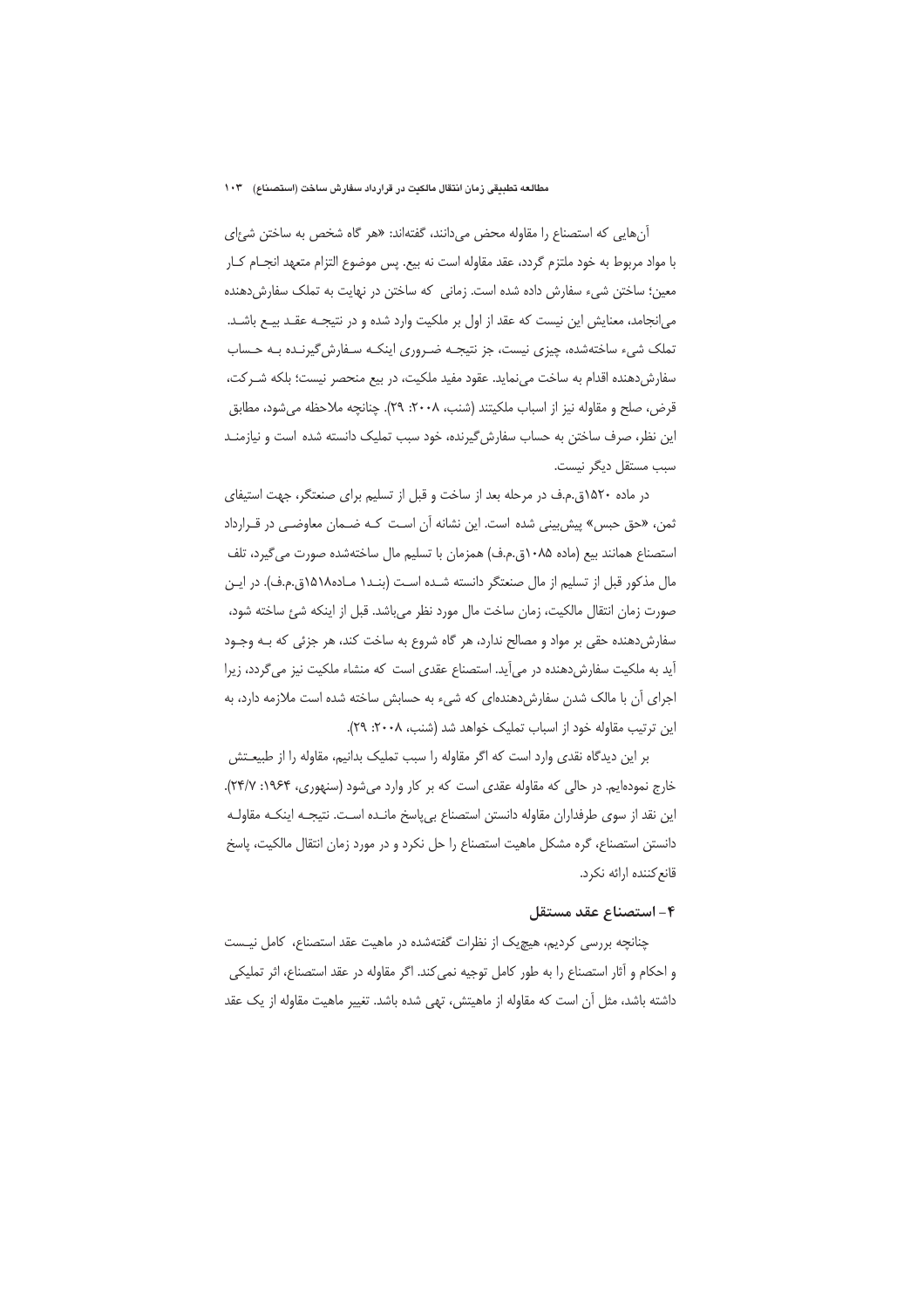عهدی به تملیکی، از نظر اصول حقوقی مجاز نیست. زیرا عقود به تملیکی و عهدی تقسیم شده و احکام و آثار هر یک مشخص شده است. به هم ریختن مرزهـای عقـود تملیکـی و عهـدی، موجب مشکلات بسیاری میگردد و صحیح نیست.

به دلیل اینکه عقود بسیط نمی توانند، ماهیت استصناع را به طور کامل پوشش دهنـد، لـذا استصناع عقدی مرکب از مقاوله و بیع میباشد. منظور این نیست که استـصناع در آغــاز مقاولــه و در خاتمه بيع است، چنانچــه بعـضي فقيهــان گفتــهانــد (ابــن نجــيم، ١٩٩٧/١۴١٨; ٢٨٣/۶)؛ (زیلعی، ۲۰۰۰/۱۴۲۰: ۱۲۴/۴). بلکه منظور آن است که استصناع نه بیع است و نه مقاولـه بلکـه عقد مستقلی در زمره عقود معین دیگر که برخی آثار بیع و برخی آثار مقاوله را دارد. شاید منظور دکتر سنهوری که گفته است: ماهیت استصناع یک ماهیت مختلط از بیـع و مقاولـه اسـت، نیـز همین باشد (سنهوری، ۱۹۶۴: ۲۷/۷). گر چه وی تصریح ننموده که استصناع یک عقد مستقل با نام است. امروز محققان بر استقلال عقد استصناع از سایر عقود تأکید دارند، هر چنـد از ماهیـت مركب آن سخن نگفتهاند. بدون ترديد، مستقل دانستن عقد استصناع به معناى پذيرش ماهيت مرکب برای آن است.

مجمع فقهی سازمان کنفرانس اسلامی، بعد از اطلاع از مباحث وارد شده و مناقـشاتی کـه درباره أن وجود داشت و مراعات مقاصد شريعت در مصالح بنـدگان و قواعـد فقهـي در عقــود و تصرفات و نظر به اینکه استصناع نقش زیادی در توسعه صـنعت دارد و فرصـتهـایی را بـرای سرمایهگذاری و تحرک اقتصاد اسلامی به وجود میآورد، مقرر نمود: عقد استصناع عقدی وارد بر عمل و عین در ذمه است که اگر ارکان و شروط در آن رعایت شود برای طرفین لازم میگـردد (مجمع الفقهـي الاسـلامي، ١٤٩٢/٥١٤١٢م: ج٢/ ش ٢٢٣/٧). ملاحظـه مـي شـود، مجمـع نيـز استصناع را عقد مستقل دانسته است.

اراده نمودن مفاد دو عقد در ضمن یـک عقـد` (قلعجـی و قنیبـی، ۱۴۰۸ه/۱۸۸م: ۲۲۵). در فقه با مشکلی مواجه نیست، زیرا گنجاندن یک عمـل حقـوقی بـه صـورت شـرط نتیجـه در ضمن عقد دیگر، جز در مواردی که عقد نیازمند انشاء مستقل باشد، امری مجاز تلقی شده است (محقق داماد: ۱۳۸۸: ۱۰۵). گنجاندن یک عقد در ضمن عقد دیگر، هر چند بـه صـورت شـرط، چیزی جز اراده مفاد دو عقد در ضمن یک عقد نیست. این به معنای به رسمیت شـناختن عقــود مرکب، با این تفاوت که در شرط و عقد اصلی دو عنـوان مـستقل و مجـزا دارد، ولـی در مـورد

1. Double Sale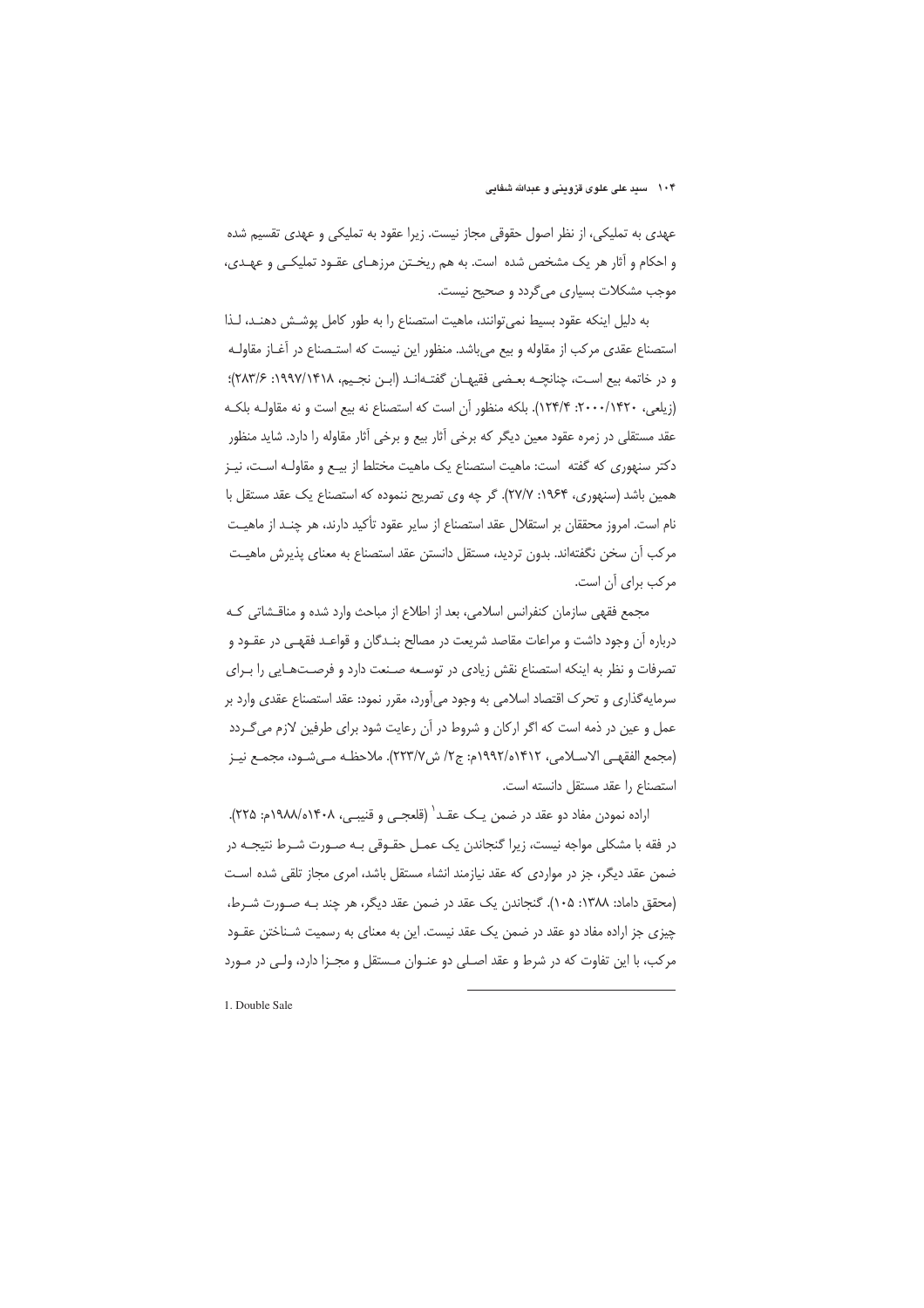استصناع، دو عقد بيع و مقاوله چنان در هم آميخته كه تجزيه و تشخيص آن دو غيرممكن مي!شـد و عقد جدیدی شکل گرفته است. اجاره به شرط تملیک نمونه دیگری از عقود مرکب است که بـه صحت آن حکم شده است.

اصل آزادی قراردادی محدود و محصور به عدم مخالفت صریح با قـانون و نظـم عمـومی است. در توجیه ماهیت حقوقی قرارداد استصناع در حقوق ایران، اصل آزادی قـراردادی مـنعکس در ماده ۱۰ ق.م ایران کارساز است. تفسیر قرارداد استصناع بر اساس عقود مختلط نیـز متـضمن این مطلب است که این عقود تجزیهناپذیرند و شامل عقودی است که مجموع چند عمل حقوقی كه در عرف استقلال ويژه دارند با از دست دادن استقلال خود با يک قصد انشاء واقع مى شـوند، در این عقود آنچه واقع شده را باید مستقل از اجزای آن شمرد، مثلاً عقد حواله حـاوی دو عمـل حقوقي، انتقال دين و طلب است و چون عرف و قانون براي آن وجود مستقل لحاظ مي نمايد، به طور كامل نمى تواند تابع قواعد اجزاى خود يعنى انتقال دين و طلب باشد. قرارداد بسترى شـدن در بیمارستان نیز از این نمونه است (منصوری، ۱۳۸۹: ۱۵۸). قراردادهای معیّن اغلب امضایی|ند، نه تأسیسی و از سوی دیگر، عناوین قراردادهای با نام منحصر به آنچـه در قـدیم وجـود داشـته نبوده و ممکن است که قراردادهای جدید با نامهای جدید را نیز در جرگه عقود با نام بیـذیریم و نافذ و لازم بدانیم. به موجب توافق طرفین قرارداد خاصی متمایز از بیع و اجاره انشاء می گردد.

مشکلی که در اینجا وجود دارد این است که بسیاری از فقهای سلف شیعه با پذیرش نظریه حصري (توقيفي) بودن عقــود توافقــات خــارج از چــارچوب عقــود معــين را الــزامأور نمــي‹اننــد (انصاري، ١٣٧٢: ج ٢٥١/١٤)؛ (المراغبي، ١۴٢١: ٢٠١)؛ (نجفي،١٣۶٧: ٢٩۶/٢۶). از اين اشكال ياسخ داده شده است: اولاً، عقد نزد شارع منحصر به عقود معين نمي باشد، بلكه عقود و ايقاعــات از اعتبارات عقلایی بوده که شارع مقدس به دلیل نیازهای اجتماعی آنها را امضاء نمودهاست و حتی نیازی به امضای صریح شارع هم نیست، برای اعتبار عقد همین اندازه که منعـی از سـوی شارع ثابت نشود، كفايت مي كند` (طباطبايي يزدي، ١٣٧۶: ٢٧١). ثانياً، برخلاف ديدگاه انحـصار عقود به عقودي كه مستقيماً اثر وضعي مثل ملكيت، زوجيت، صدق عنوان عقد بر اعمال حقــوق برعهده عرف است، بر اساس قضاوت عرف توافقاتی که ایجاد اثر وضعی در آن وجود نــدارد نیــز عقد محسوب گرديده و لازم|لوفاء هستند. ثالثاً، فقيهان و حقوقدانان معاصر به اصل حاكميت اراده گردن نهادهاند. بر اساس این اصل آن دسته از قراردادهای خصوصی که در قالب هیچیک از عقود

۱. منتظری، http://www.montazeri.com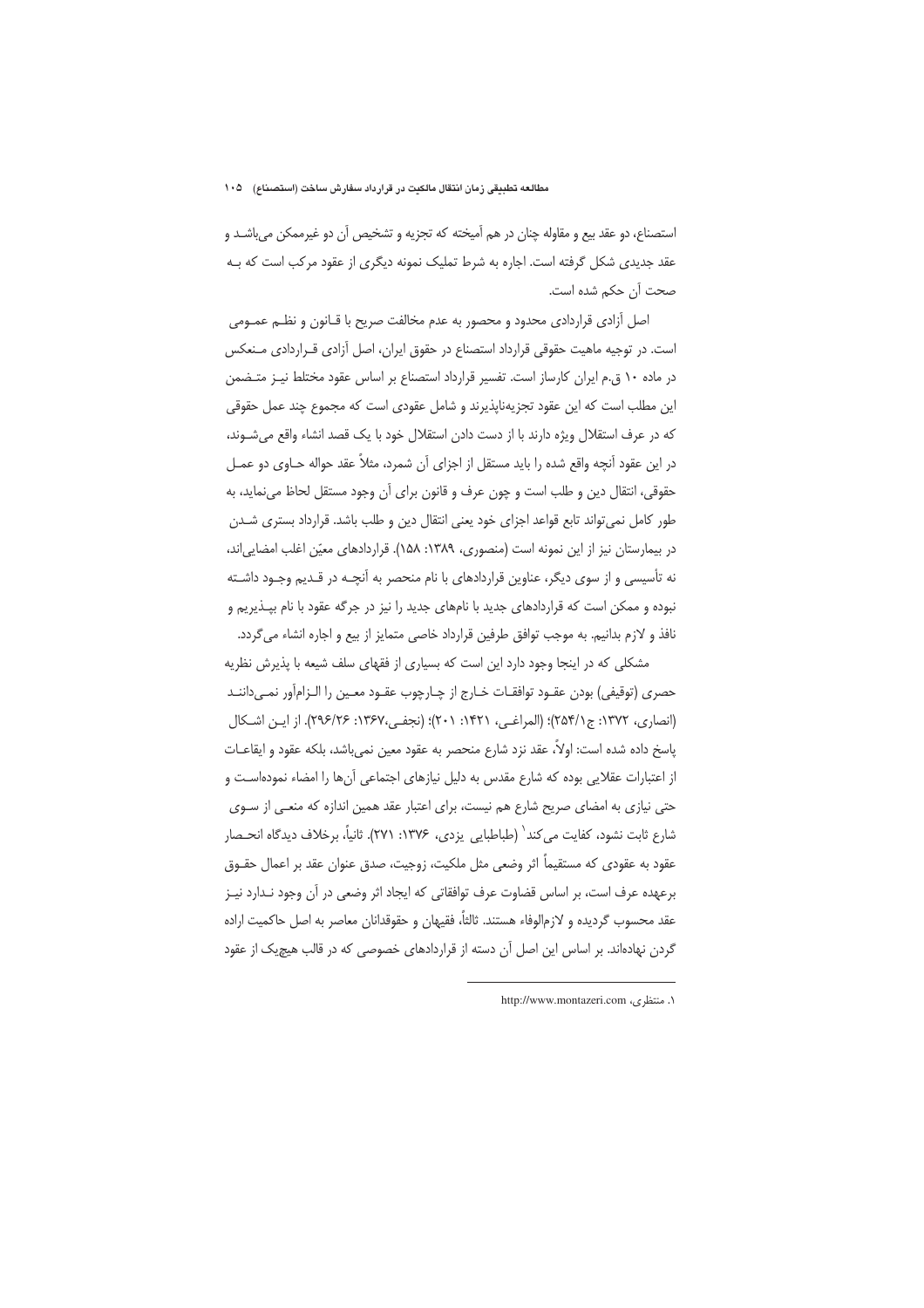معین نمی تواند ریخته شود بر اساس اصل حاکمیت اراده که مستفاد از عمومات و اطلاقات ادلـه نفوذ قراردادهاست، معتبر و نافذ قلمداد میشود (قنواتی و همکاران، ۱۳۷۹: ۲۳۰/۱). در صـورتی که تمام قیمت در مجلس عقد پرداخت نشود، از عنوان سلم خارج می شود و از جهت عقـد سـلم نمي توان حكم صحت را بر أن جاري كرد؛ اما أيا حقيقت بيع منحصر به سلم است؟ واضح است كه نه؛ بيع نقد و نسيه بيع هستند، اما عنوان سلم بر آنها صادق نيـست در عـين حـال، عمـوم «اوفوا بالعقود» و اطلاق «احل الله البيــع» شــامل أن دو مــىشــود (مــؤمن قمــى، ١٣١۵: ٢١۴). قرارداد استصناع بی تردید عقد است. از آنجا که تجارت بـه معنـای مطلـق معاملـه و مبادلـه اسـت قرارداد استصناع نيز تجارت خواهد بود (همان، ٧۵٩)؛ (نظرپور،١٣٩٠: ١٤٠)؛ (صادقي، ١٣٨۵: ٢٧٨)، با اندک تأمل در سایر قوانین و مقررات، این نظر تقویت مـیشـود کـه عقـد استـصناع تأسـیس جدیدی است و از سایر عقود مشابه نظیر بیع یا مقاوله مستقل میباشد. شرط مندرج در آن جنبه تبعی و فرعی ندارد، بلکه اساساً نیتی است که طرفین از همان روز انعقاد به آن می|ندیشیده|ند و برای خلق آثار آن مبادرت به انعقاد عقد با شرایط و اوصاف مزبور کردهاند. بر این اسـاس قـانون ییش فروش ساختمان مصوب ١٣٨٩ را می توان توجیه و تفسیر نمود. مهم تر از آن در ماده ٩٨ قانون عملیات بانکی بدون ربا استصناع به عنوان عقود اسلامی در کنار عقد مرابحه و خرید دین يذيرفته شده است.

## ۴–۱– زمان انتقال مالکیت

با توجه به اینکه عقد استصناع عقد مختلط از عقد مقاوله و بیع است و عقد بسیط نمی تواند آثار هر دو عقد را داشته باشد. هر یک از این دو فقط میتواند آثار اختصاصی آن عقد را پوشش دهد، ولی احکامی که استصناع با آن درگیر است را پوشش نمی دهد (شنب، ۲۰۰۸: ۲۱). بر ایـن اساس ملكيت شئ ساخته شده به سفارش دهنده به مجرد اتمام ساخت، مطابق احكام بيع منتقل میشود. اگر شئ ساخته شده توسط اداره دولتی استملاک شود، عوض به سفارش دهنده پرداخت می شود نه صنعتگر. اگر شئ تلف شد، هلاک از جیب صنعتگر است. چون بر اساس احکـام بیــع تلف مبیع قبل از تسلیم از مال بایع است. اما سفارش دهنده، ضامن کـاری اسـت کـه در مقابـل سازنده تعهد نموده است، در اینجا احکام مقاوله تطبیق میشــود، نــه احکــام بیــع. مؤلــف شــهیر «الوسيط» نيز اين نظر را يذيرفته است (السنهوري، ١٩۶۴: ٢١/٧).

در حقوق ایران هم می توان استصناع را عقد مستقل دانـست، بـدون اینکـه سـفارش ساخت یا پیش فروش، بیع یا مقاوله تلقی شود. در صورتی که توافق برخلاف نـشده باشـد،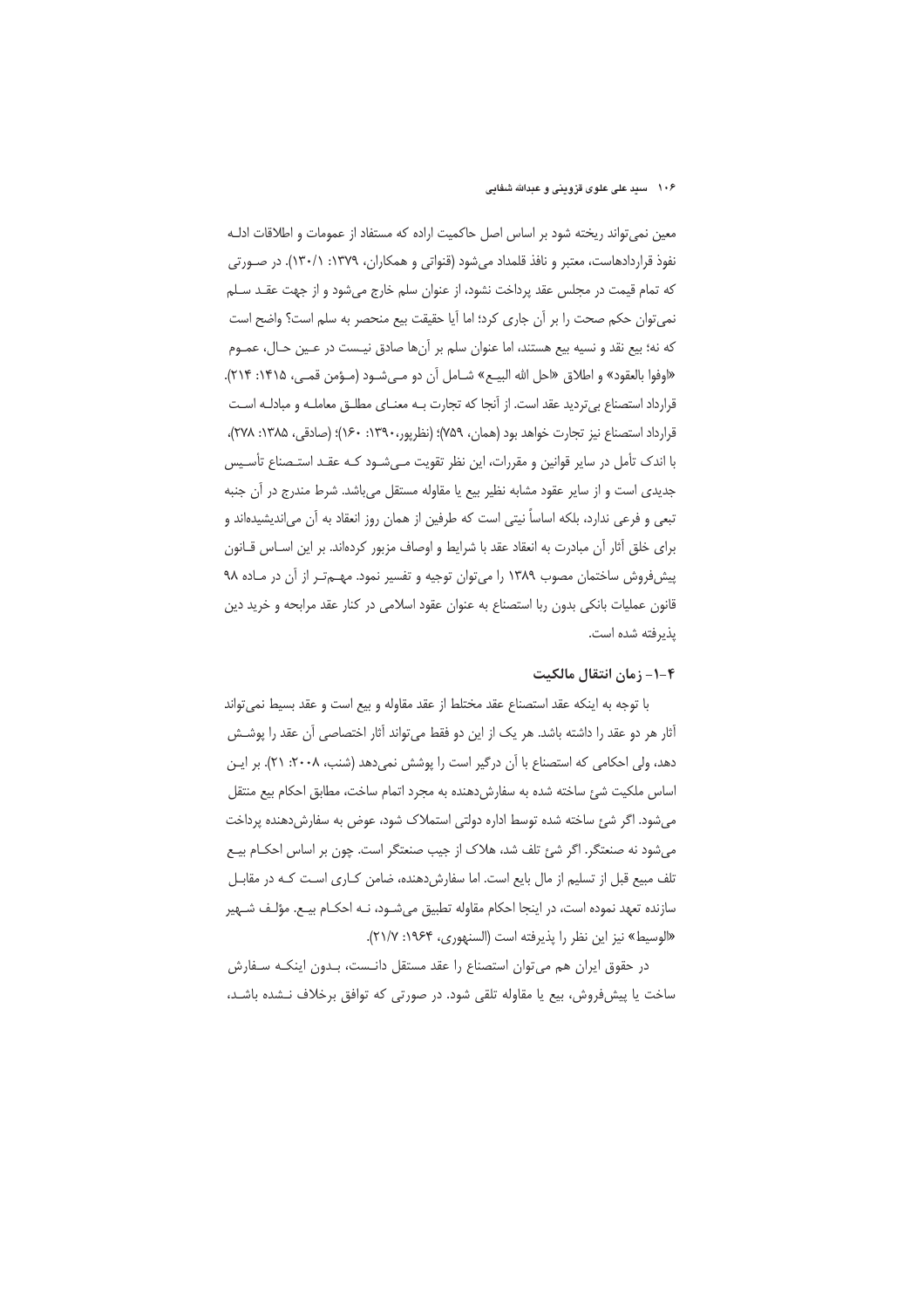زمان تكميل ساخت كه همان تعيّن و تشخّص مورد معامله است، زمان انتقـال مالكيـت مـىباشـد. البته، زمان انتقال ضمان معاوضي مي توان همانند بيع (٣٨٧ق.م)، زمان تسليم مال در نظر گرفت. در این صورت اختلافاتی که در باب تعیین اینکه موضوع استصناع عین معین است يا كلي در ذمه، زمان انتقال مالكيت، كه أيا همزمان با عقد است يا پس از تعيّن و تشخّص، به وجود نخواهد آمد.

## نتيجەگيرى

تصحیح عقد استصناع در قالب چندگونه عقد معین یا نامعین نه تنها کمکی در حل مشکل تعیین زمان انتقال مالکیت نمی کند بلکه مسئله را پیچیدهتر می کند. در حقوق ایران، پیشفوروش ساختمان و هر مالی که مطابق اوصاف مورد سفارش و با قیمت معین باید ساخته شود، بـر عقـد استصناع قابل تطبيق است.

بيع دانستن استصناع، علاوه بر اينكه با واقعيت خارجي و ارتكاز عقلايي كه استصناع، تعهد به ساخت و واگذاری است سازگاری ندارد و اختلاف در اینکه موضوع آن عین معین است یا کلی، همچنین در اختلاف نظر در زمان انتقال مالکیت در بیع کلی، نه تنها سردرگمی در تعیین زمان انتقال مالكيت در عقد استصناع مي گردد.

هر چند در حقوق مصر و افغانستان، استصناع، مقاوله دانسته شده است، اما در احکام و آثار و نیز انتقال ملکیت تفاوت آشکاری میان آنها وجود دارد. بهرغم ظـاهر عهـدی بـودن قـرارداد سفارش ساخت از این جهت که موضوع آن انجام «کار» میباشد، امکان تملیکی دانستن آن، به این خاطر که «عین» موضوع ساخت را تشکیل میدهد، قویتر است. مصلحت مصرف کننده از طريق مقاوله دانستن استصناع كه صرفاً، يك عقد عهدى مىباشد تـأمين نمـىشــود. استــصناع، قرارداد مستقل و با نامی است که طرفین قرارداد، خود را ملتزم بـه سـاخت و انتقـال و پرداخـت عوض نمودهاند، و مشمول عمومات وفای به عقد می گردد.

مشخص شد در عقد استصناع، انتقال مالكيت همزمان با ساخت صورت مي گيرد، نـه بـا تـسليم که طرفداران مقاوله گفته بود. تا زمانی که قیمت مقرر پرداخت نشده باشــد، ســازنده مــی توانــد از حــق حبس استفاده کند. بدین وسیله، جلوی سوء استفادههای احتمالی شرکتهای بزرگ سـاختمانی و صنعتی گرفته شود. لذا پیشنهاد میگردد، در قوانین و مقررات مربوطه ایـن مـسئله بـه صـراحت پیش بینی شود.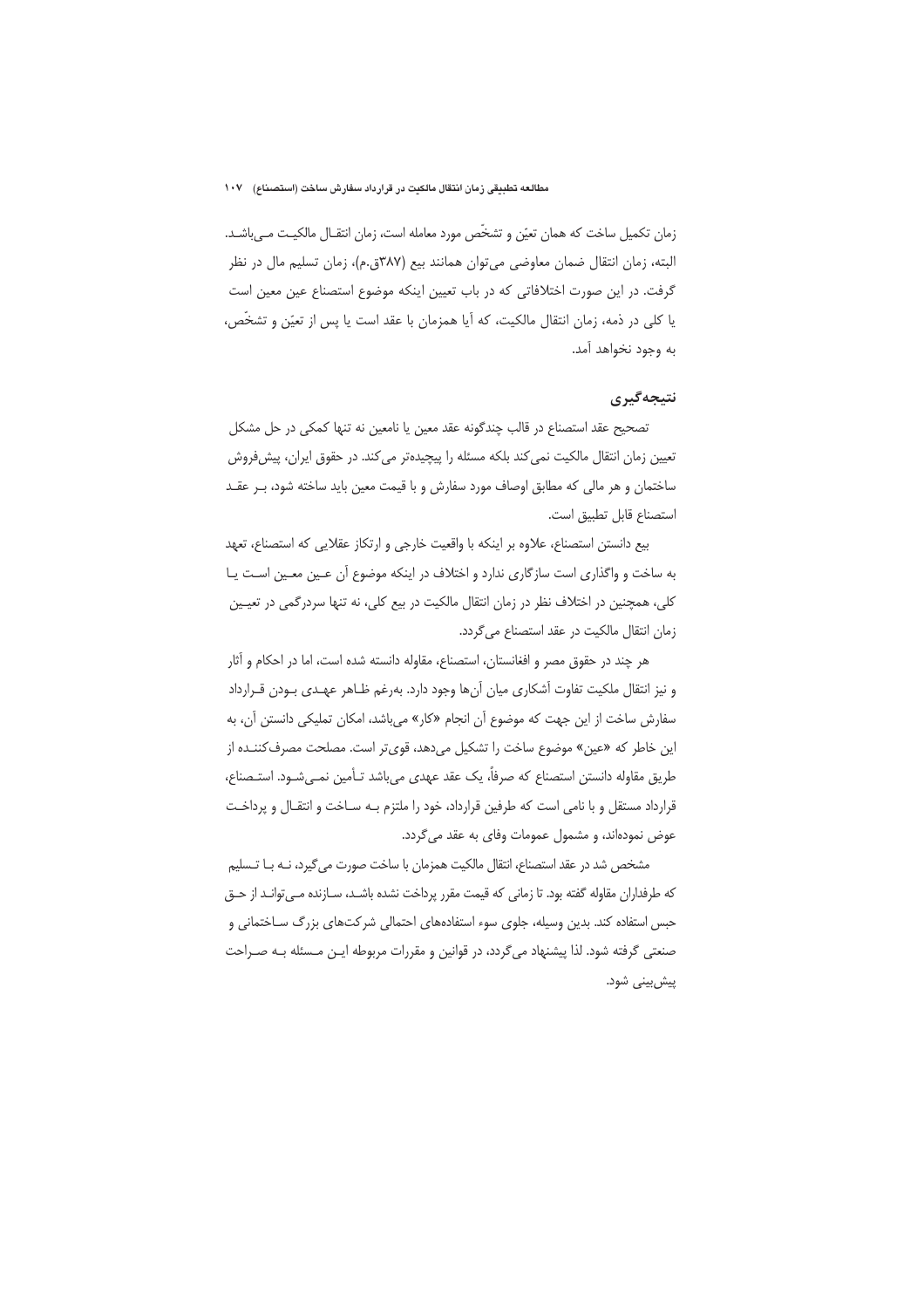۱۰۸ مسید علی علوی قزوینی و عبدالله شفایی

#### منابع

# الف- فارسي

- ۱. اسماعیلی هریسی، ابراهیم؛ *شرح حقوقی پیمان،* تهران، سازمان مدیریت و برنامـهریـزی کـشور، چاپ دوم، ۱۳۸۲.
	- ۲. امامی، حسن؛ *حقوق مدنی،* تهران، کتابفروشی اسلامیه، جلد۱، ۱۳۴۰.
	- ۳. پیرهادی، محمدرضا؛ *انتقال مالکیت در عقد بیع، ت*هران، انتشارات جنگل، چاپ دوم، ۱۳۹۰.
		- جعفرپور، جمشید؛ «بیع استصناع»، فصلنامه متین، ۱۳۷۸، شماره های ۳ و ۴.  $\cdot$
- ۵. جعفري لنگرودي، محمد جعفـر؛ *فرهنگ عناصرشناسي، حقوق مدني، حقــوق جــزا*، تهـران، گنج دانش، ۱۳۸۲.
	- \_ ؛ مبس*وط در ترمینولوژی حقوق*، تهران، گنج دانش، ۱۳۸۷. ۶
- ۷. راسترو، محمد؛ *فوهنگ بازرگانی (انگلیسی فارسی)*، تهران، انتشارات امیرکبیر، چاپ پنجم، ۱۳۸۴.
- ٨. سيفي زيناب، غلامعلي؛ حسنزاده، منصوره؛ «**استصناع درفقه وحقوق ايران»**، مجلـه تحقيقـات حقوقى، ١٣٨٨، شماره ٥٠.
- ۹. شهیدی، مهدی؛ **ح***قوق مدنی؛ تشکیل قراردادها و تعهدات***،** تهران، مجمـع علمـی و فرهنگـی مجد، چاپ هفتم، ۱۳۸۸.
	- ۱۰ \_\_\_\_\_\_\_\_\_\_ ؛ *حقوق مدنی۶؛ عقود معین*، تهران، مجمع علمی و فرهنگی مجد، ۱۳۸۴.
- ١١. حادقي، محمـد؛ مطالعه تطبيقي قرارداد سفارش ساخت در فقه و حقوق (رساله دكتـري)، دانشگاه تهران، ۱۳۸۵.
	- ۱۲. طباطبایی یزدی، سید محمد کاظم؛ *سؤ<i>ال و جواب***،** تهران، مرکز نشر علوم اسلامی،۱۳۷۶.
		- ۱۳. علیزاده، حسن؛ *قراردادهای پیش فروش آپارتمان*، تهران، میثاق عدالت، ۱۳۸۳.
- ۱۴. قبولی درافشان، سیدمحمدهادی؛ *مفهوم بیع و تم<i>ایز آن از سایر قراردادها درحقوق ایسران و* **/***نگلیس،* تهران، آثاراندیشه، ۱۳۸۶.
- ۱۵. قنواتی، جلیل؛ *مطالعه تطبیقی زمان انتقال مالکیت در عقد بیع،* اندیشههای حقـوقی، ۱۳۸۲، شماره ۵.
- ۱۶. قنواتي، جليل؛ وحدتي شبيري، حسن؛ عبدي پور، ابراهيم؛ *قواعد عمــومي قراردادهـــا در فقـــه امامیه، زیر نظر محقق داماد*، انتشارات سمت، ۱۳۷۹.
	- ۱۷. کاتوزیان، ناصر؛ *حقوق مدنی، عقود معین،* تهران، شرکت سهامی انتشار، ۱۳۸۷.
	- ۱۸. هـ ـ مستقر المحمومي تحرار دادها، جلد ۲، تهران، شركت سهامي انتشار، ۱۳۷۶.
- ۱۹. گلریز، حسن؛ *فرهنگ توصیفی اصطلاحات پــول*، بانکـداری و مالیــه بــین|لمللــی (انگلیــسی -فارسی)، تھران، فرھنگ معاصر، ۱۳۸۰.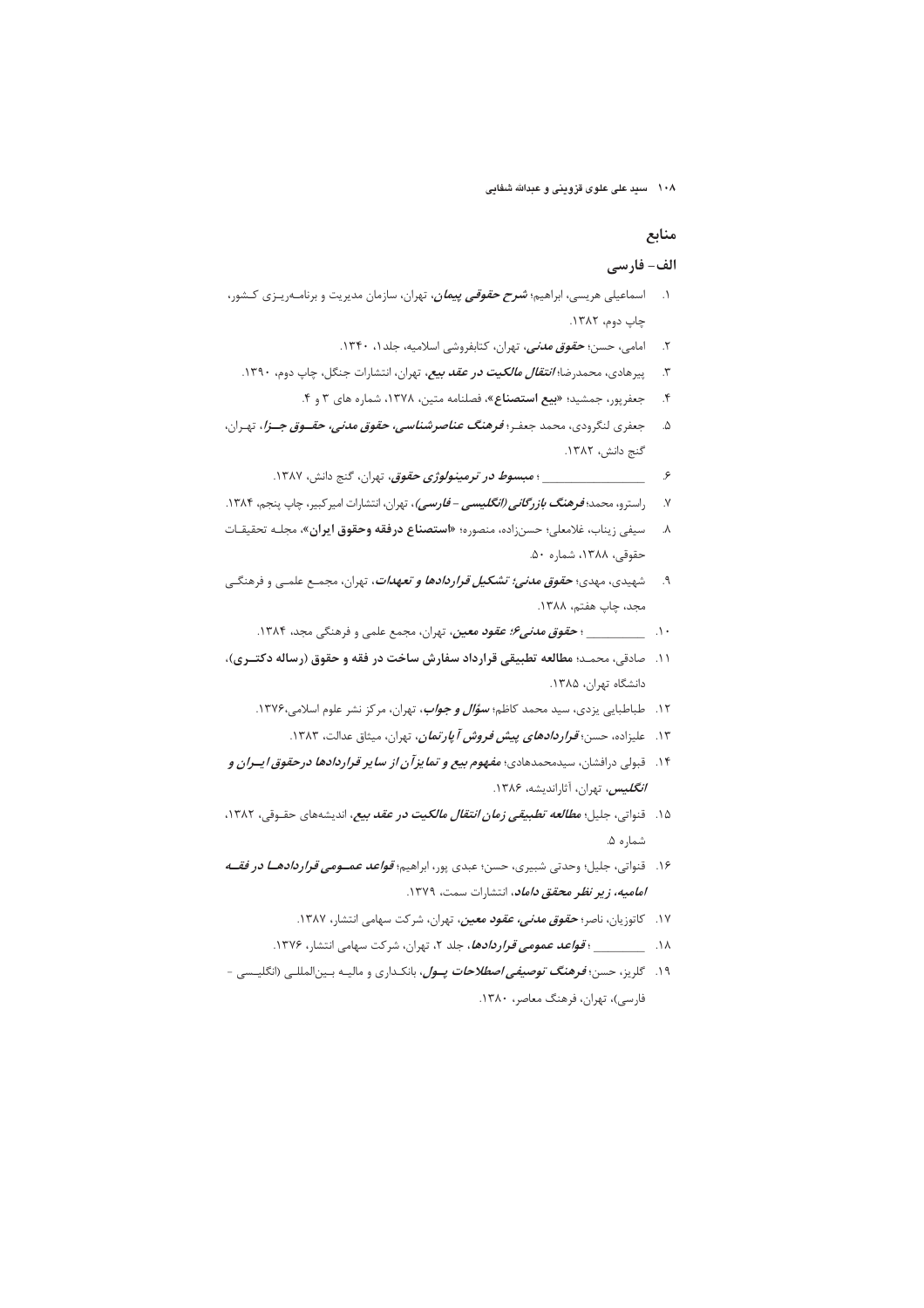- مطالعه تطبيقى زمان انتقال مالكيت در قرارداد سفارش ساخت (استصناع) ۱۰۹
- ۲۰. مؤمن قمی، محمد؛ «**استصناع (قرارداد ســفارش ســاخت**)»، مجلـه فقـه اهـل بيـت، ۱۳۷۶، شمارههای ۱۱ و ۱۲.
- ۲۱. محقق داماد، سيد مصطفى؛ *نظريه عمومى شروط و التزامات در حقوق اسلامى*، تهران، مركـز نشر علوم اسلامي، ١٣٨٨.
- ۲۲. \_\_\_\_\_\_\_\_\_\_\_\_\_\_\_\_\_\_ ؛ «مفاد شرط فعل مالی ضمن عقد در حقوق اسلامی»، یادنامــه دکتـر شهیدی، تهران، دانشگاه شهید بهشتی، ۱۳۸۴.
	- ۲۳. منصوری، سعید؛ *ماهیت قرارداد استصناع در حقوق ایران، ت*هران، نشر میزان، چاپ اول، ۱۳۸۹.
- ۲۴. نظرپور، محمد نقي؛ «**استقلال يا عدم استقلال عقد استصناع»**، مجله فقه اهـل بيـت، ۱۳۹۰، شمارههای ۶۶ و ۶۷.
- ۲۵. نظرپور، محمد نقی و محمدی، مرتضی؛ «صحت ی**ا فــساد عقــد استــصناع»**، فـصلنامه حقـوق اسلامى، ١٣٩٠، شماره ٢٨.
	- ۲۶. هاشمی شاهرودی، سید محمود؛ **«استصناع»**، مجله فقه اهل بیت، ۱۳۷۸، شمارههای ۱۹و۲۰.

#### ب- عربی

- ٢٧. ابن نجيم المصري؛ *البحرالرائق*، بيروت، دارالكتب العلمية، الطبعة الاولى، ١٩٩٧/١۴١٨ م.
- ٢٨. احمد رشيد، محمودعبـدالكريم؛ *الشامل في معاملات المصارف الاســـلاميه*، دارالنفــايس، اردن، الطبعة الاولى، ٢٠١/١۴٢١ م.
	- ٢٩. انصارى، شيخ مرتضى؛ *المكاسب*، قم، اسماعيليان، ١٣٧٢ ه.ش.
	- ٣٠. الجواهري، حسن؛ *بحوث في الفقه المعاصر*، بيروت، دارالذخائر، جلد ١، الطبعة الاولى، ١۴١٩ ه.ق.
- ٣١. الزيلعي، فخرالدين عثمان بن علـي؛ *تبيين الحقائق*، بيـروت، دارالكتـب العلميـه، الطبعــة الاولـي،  $Y \cdot \cdot \cdot / \mathcal{M}$ م.
	- ۳۲. السنهوري، عبدالرزاق؛ *الوسيط*، قاهره، دارالنهضة العربيه، ۱۹۶۴ م.
	- ٣٣. السرخسي، شمس الدين؛ *المبسوط*، جلد ١٢ و ١٥، بيروت، دارالمعرفة، ١٩٩٣/١۴١۴ م.
		- ٣۴. السيواسي، كمال الدين محمد؛ *شرح الفتح القدير***،** بيروت، دارالفكر، جلد ۶، بي تا.
			- ٣۵. الطوسي، شيخ محمد بن الحسن؛ *الخلاف*، مؤسسة النشرالاسلامي، ١۴١١ ه.ق.
	- ۳۶. الكاساني، علاءالدين ابوبكر؛ *بدائع الصنائع في ترتيب الشرائع*، بيروت، دارالفكر، ۱۹۹۶/۱۴۱۷ م.
		- ٣٧. مراد، عبدالفتاح؛ *المعجم القانون رباعي اللغه*، اسكندريه، مؤلف، بيتا.
- ٣٨. المقدس الاردبيلي، احمد؛ م*جمع الفائده و البرهان*، جلد ٨، قم، مؤسسة النشر الاسلامي، الطبعــة الاولى، ١۴١١ ه.ق.
	- ٣٩. زين الدين العاملي (شهيد ثاني)؛ *شرح لمعه،* جلد ٣، بيروت، بي تا.